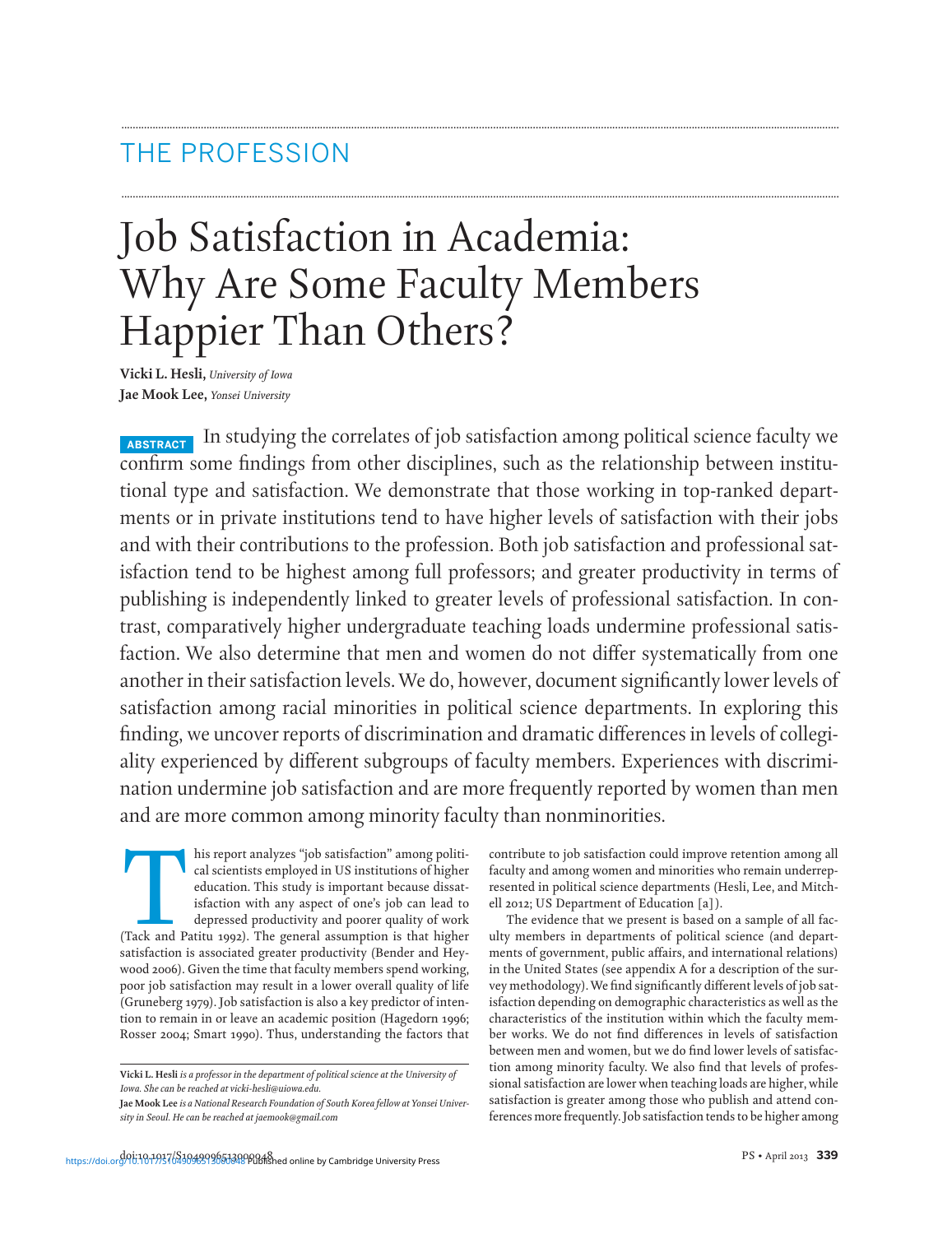those employed in more highly ranked departments and in private institutions. Satisfaction improves with symbolic recognition such as award nominations.

#### LITERATURE REVIEW

Job satisfaction refers "to an overall affective orientation on the part of individuals toward work roles which they are presently occupying" (Kalleberg 1977, 126). Previous studies have identified numerous factors that correlate with variations in levels of job satisfaction. One factor is gender: several studies, some of which are dated, report that male faculty members have higher levels of job satisfaction than female faculty (Bender and Heywood 2009; 2006; Bilimoria et al. 2006; Callister 2006; Hult, Callister, and Sullivan 2005; Olsen, Maple, and Stage 1995; Settles et al. 2006; Tack and Patitu 1992). Other researchers report equal levels of satisfaction for men and women, and in one report, higher satisfaction is found among female faculty (Okpara, Squillace, and Erondu 2005; Oshagbemi 1997; Sabharwal and Corley 2009, 549; Ward and Sloane 2000). In a cross-national study, Sousa-Poza and Sousa-Poza (2000) report that in eight of 21 countries women report higher job-satisfaction levels than men; in most countries, however, men have higher job-satisfaction levels than women, although the difference is marginal. Thus, although gender is one of the most frequently researched demographics, the evidence remains

Maple, and Stage 1995). Sabharwal and Corley (2009, 551), however, report that African American faculty members are equally, or more, satisfied than their Caucasian counterparts. Ponjuan (2005) found Latino faculty wereless satisfied thanCaucasian faculty with their overall job duties, but that African American faculty did not statistically differ in their job satisfaction from their Caucasian colleagues (quoted from Seifert and Umbach 2008, 360). Also contrary to most of the literature, Ethington, Smart, and Zeltman (1989) find that minority status is positively related to satisfaction with teaching and institutional recognition and support.

In addition to demographic characteristics, several characteristics of the job affect satisfaction. For example, faculty who work at Carnegie Research I or II universities have higher levels of satisfaction than those who work at other types of universities (Sabharwal and Corley 2009, 551; see also Ethington, Smart, and Zeltman 1989). Faculty members who spend a greater percentage of their time teaching in comparison to research are more likely to express greater dissatisfaction with their work (Bender and Heywood 2009; Liu 2001; Olsen, Maple, and Stage 1995; Sabharwal and Corley 2009, 551). Tenure is usually found to be a powerful predictor of faculty satisfaction (Bender and Heywood 2006; Tack and Patitu 1992). Full professors are reportedly more satisfied than associate or assistant professors (Ethington, Smart, and Zeltman 1989; Oshagbemi 1997; Sabharwal and Corley 2009, 552).

*Now, a decade and a half later, we return to the question of a chilly climate in political science departments, but we embed the question into a broader discussion of the concept of job satisfaction. Given the previous findings, we created a survey instrument that allows us to evaluate both job satisfaction and the chilly climate in academia using a comprehensive set of measures.*

mixed with regard to the effects of gender on job satisfaction (Hagedorn 2000). No study has yet focused specifically on job satisfaction among academic political scientists, so this study fills that void and answers the question of whether female faculty have different levels of satisfaction than their male colleagues.

With regard to other demographic characteristics, marriage generally improves job satisfaction (Bender and Heywood 2009, 2006; Cetin 2006; Hagedorn 2000; Leung, Siu, and Spector 2000; Sabharwal and Corley 2009, 552). This finding could work against female faculty as they are less likely to be married than male faculty. (US Department of Education [b] ). Exceptions to the finding that marriage improves job satisfaction include Aisenberg and Harrington (1988) and Bryson, Bryson, and Johnson (1978). Although Carr and Ash (1998, 536) report that women with children are less satisfied with their careers than men with children, more children is correlated with higher satisfaction (Sabharwal and Corley 2009, 552).

Minority faculty members are typically less satisfied than nonminority faculty (Antonio, Cress, and Astin 1997; Bender and Heywood 2009; Peterson et al. 2004; Rosser 2005). The effect of minority status on job satisfaction depends to some degree on academic rank and on "solo" status within a department (Niemann and Dovidio 1998). In general, the literature suggests that minority workers are likely to experience race–related stressors (Holder and Vaux 1998) and, thus, are more likely to report lower levels of career satisfaction (August and Waltman 2004; Olsen,

Productivity, in terms of research and publication, is regularly found to be a predictor of faculty job satisfaction (August and Waltman 2004; Blackburn and Lawrence 1995; Hagedorn 2000; Lahey and Vihtelic 2000; Olsen, Maple, and Stage 1995; Sabharwal and Corley 2009, 551).

Unsurprisingly, positive social and working relationships are conducive to job satisfaction (Carnevale and Rios 1995). Relationships with colleagues, administrators, and students plus perceptions of culture and climate significantly affect job satisfaction (Austin and Davis 1985; Ethington, Smart, and Zeltman 1989; Hagedorn 1996, 2000). Looking only at female faculty, August and Waltman (2004, 186–7) found that among the best predictors of overall satisfaction were measures of the departmental climate and the quality of relations with students. Job satisfaction tends to be higher among those who feel valued and have received rewards and recognition from their peers and institutions. Receiving an adequate and equitable allocation of resources, such as research support and graduate student assistance, is also important to satisfaction levels (Johnsrud and Des Jarlais 1994).

One study, which focused specifically on political scientists, reported that gender and the year of doctoral degree were significant predictors of reports of a chilly climate (Hesli and Burrell 1995).<sup>1</sup> Women reported inequality in the workplace significantly more frequently than did men. Faculty members who obtained their degrees recently (younger faculty) were significantly more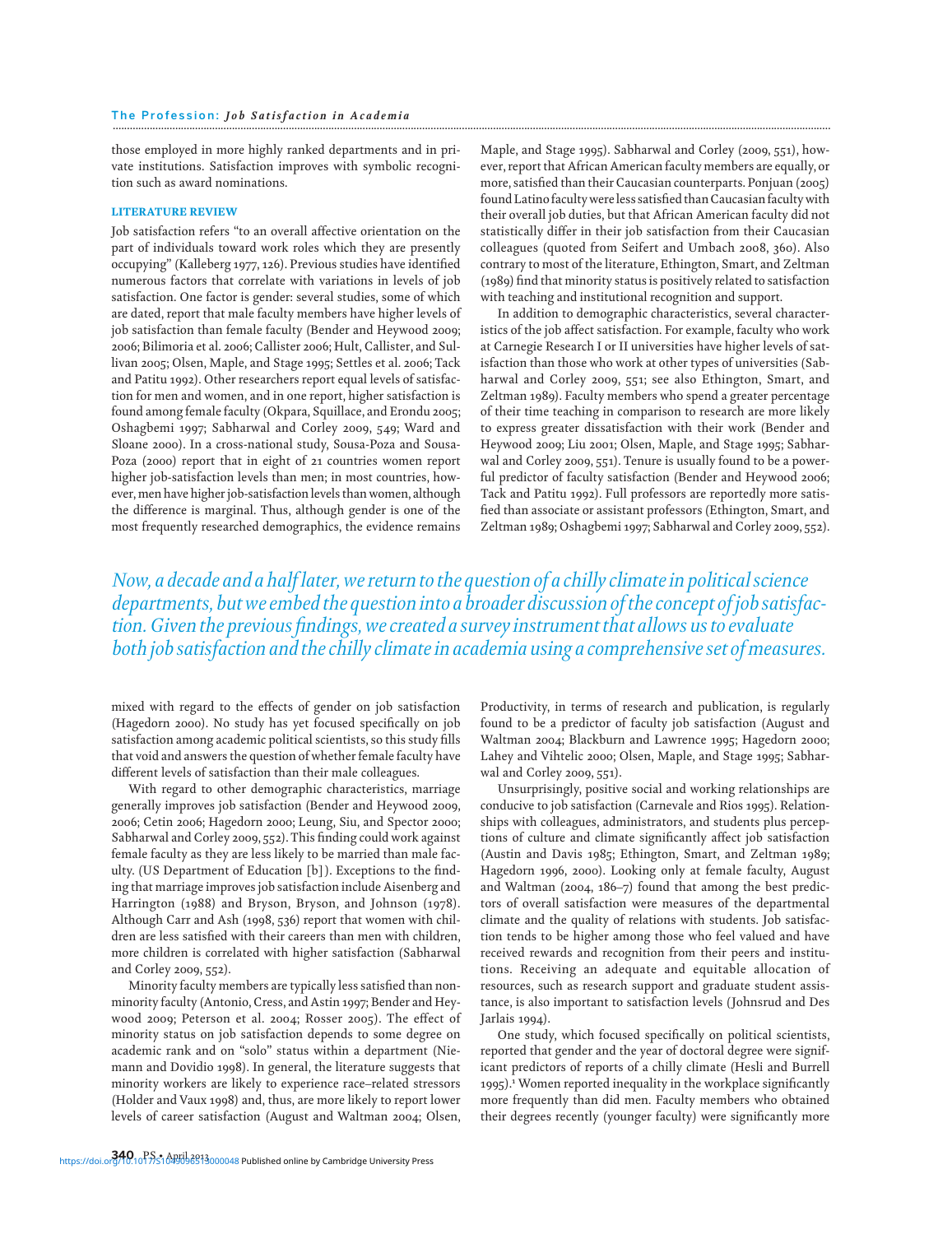likely to perceive a chilly climate than (older) faculty members who obtained their degree earlier. Now, a decade and a half later, we return to the question of a chilly climate in political science departments, but we embed the question into a broader discussion of the concept of job satisfaction. Given the previous findings, we created a survey instrument that allows us to evaluate both job satisfaction and the chilly climate in academia using a comprehensive set of measures.

#### THEORETICAL FRAMEWORK AND HYPOTHESES

In setting up the analyses, we needed a theoretical framework to guide our selection of independent variables. Several frameworks are available in the literature for identifying the factors that are expected to influence variations in job-satisfaction levels (Bilimoria et al. 2006; Ethington, Smart, and Zeltman 1989; Kalleberg 1977; Sabharwal and Corley 2009).We employ the rich conceptual framework offered by Hagedorn (2000, 6–7), who identifies three types of mediators that provide the context in which job satisfaction can be considered. These are demographics, motivators and hygienes, and environmental conditions. First, demographics include standard items like gender, family factors, and minority status, but the category also includes institutional characteristics (such as private or public institution, or PhD-granting or fouryear college). The argument is that institutional type creates in-groups of workers who share certain similar characteristics just as do gender and ethnicity (Hagedorn 2000, 9). Second, motivators increase satisfaction, while hygienes decrease satisfaction (according to Herzberg, Mausner, and Snyderman 1959). For academics, motivators include achievement (number of publications), recognition (awards), the nature of the work itself (teaching and research), responsibility (committee service), and advancement (academic rank) (Hagedorn 2000, table 1.1, 13). Hygienes may include heavy teaching or advising responsibilities. The third category, environmental conditions, encompasses working conditions, including social and working relationships.

We structure our presentation and analyses using the categories of mediators defined by Hagedorn (2000). Her categories applied to our indicators yield three groups of independent variables—to be used to predict variation in levels of job satisfaction (each variable is described in appendix B):

#### Demographic and Institutional Variables

- 1. Gender
- 2. Married
- 3. Number of children
- 4. Minority
- 5. Year of degree
- 6. Joint appointment
- 7. Current department ranking (based on Schmidt and Chingos 2007)
- 8. Employed in a private (rather than a public) institution
- 9. Employed in PhD program or an MA program (excluded category is four-year or two-year college)
- 10. Geographic location—the Northeast, Midwest, or South (excluded category is the West)

#### Motivators and Hygienes<sup>2</sup>

- 11. Tenured
- 12. Resources available (research assistant, travel funds, etc.)
- 13. Award nominations
- 14. Professional recognition (editorial board member or professional association committee service)
- 15. Total of articles and books published
- 16. Frequency of attending political science conferences
- 17. Number of undergraduate courses taught
- 18. New course preparation
- 19. Release from teaching
- 20. Mentoring activity
- 21. Undergraduate advising activity
- 22. Number of committees

#### Environmental Conditions

- 23. Collegial climate<sup>3</sup>
- 24. Tolerance<sup>4</sup>

**.............................................................................................................................................................................................................................................................**

25. Discrimination experience<sup>5</sup>

The two **dependent variable** measures that provide the foundation for our analyses are job satisfaction and professional satisfaction (the components of these scales are listed in appendix B):

- 26. Job satisfaction: A three-item scale anchored with the query of "How satisfied are you with your current position?"<sup>6</sup> and also includes questions about being valued by other members of the department and being satisfied with day-to-day contacts with faculty colleagues.
- 27. Professional satisfaction: A three-item scale based on satisfaction with collaborative opportunities in academia, funding for research, and opportunities to make contributions to theory.

Note that we have two measures of satisfaction. We started with the assumption that we only needed one multiple-item measure, but our testing of the measure revealed that responses to survey questions grouped into two different dimensions; thus we created two distinct scales as indicators of the two different dimensions. Our initial focus will be on explaining job satisfaction and professional satisfaction (as our two primary dependent variables). Later in the text we explore why some faculty members rate their departments as more collegial than others and why some have experienced more discrimination than others.

Based on the literature review and the theoretical framework, our guiding hypotheses are as follows:

- H1: After controlling for demographic, institutional, and careerrelated variables, female faculty members experience lower levels of satisfaction than male faculty members.
- H2: Also with controls, minority faculty members experience lower levels of satisfaction than nonminority faculty members.
- H3: Those who are employed in more highly ranked departments are more satisfied than those who are employed in less highly ranked departments.
- H4: Those who teach less are more satisfied than those who teach more.
- H5: Faculty members in higher academic ranks are more satisfied than those in lower ranks.
- H6: Faculty members who publish more are more satisfied than those who publish less.
- H7: Those who rate their departments as collegial and tolerant, and who have not experienced discrimination, are more satisfied than their respective counterparts.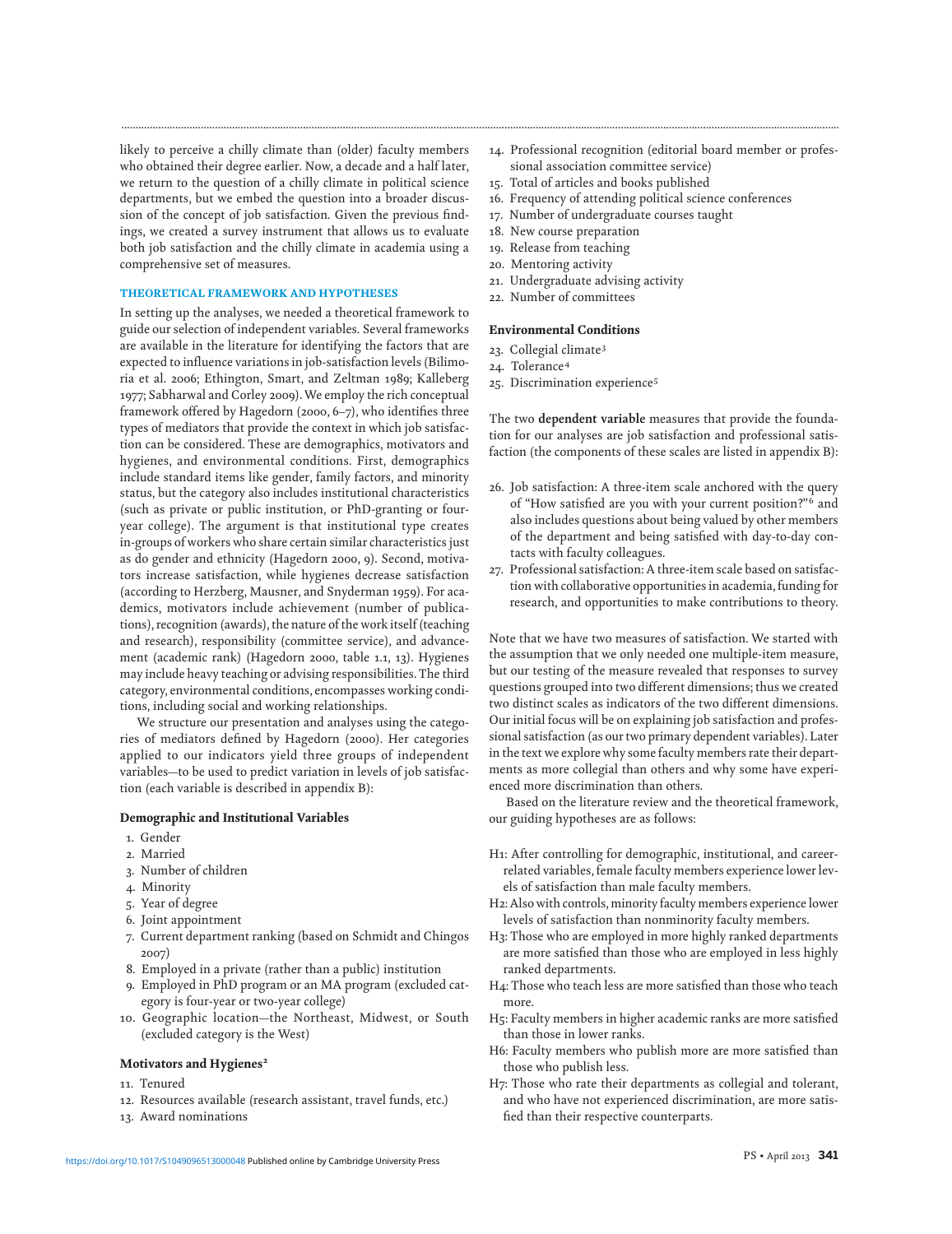| Table 1                                          |  |
|--------------------------------------------------|--|
| Difference of Means Tests-Men and Women Compared |  |

|                                  | <b>ASSISTANT PROFESSORS</b> |       | <b>ASSOCIATE PROFESSORS</b> |            | <b>FULL PROFESSORS</b> |                     |            |              |                     |
|----------------------------------|-----------------------------|-------|-----------------------------|------------|------------------------|---------------------|------------|--------------|---------------------|
|                                  | <b>Men</b>                  | Women | <b>Significance</b>         | <b>Men</b> | Women                  | <b>Significance</b> | <b>Men</b> | <b>Women</b> | <b>Significance</b> |
| Job Satisfaction                 | 3.88                        | 3.80  | .461                        | 3.82       | 3.60                   | .110                | 4.01       | 3.85         | .232                |
| <b>Professional Satisfaction</b> | 3.39                        | 3.38  | .944                        | 3.45       | 3.30                   | .241                | 3.76       | 3.72         | .731                |
| <b>Collegial Climate</b>         | 3.89                        | 3.85  | .687                        | 3.77       | 3.54                   | .074                | 3.83       | 3.62         | .100                |
| Tolerance                        | 4.41                        | 4.08  | .001                        | 4.49       | 3.85                   | .001                | 4.46       | 3.98         | .000                |
| <b>Discrimination Experience</b> | .356                        | .719  | .031                        | .387       | 1.26                   | .001                | .302       | .936         | .001                |

\*This table and the following tables are based on tenure-track respondents only. Cell entries are mean scores for men and women at different ranks and p values (significance levels) of t-tests

## *Table 2* **Difference of Means Tests—Academic Ranks Compared**

|                                  | <b>WOMEN</b>     |                  |      |      | <b>MEN</b>       |                  |             |      |
|----------------------------------|------------------|------------------|------|------|------------------|------------------|-------------|------|
|                                  | <b>Assistant</b> | <b>Associate</b> | Full | Sig. | <b>Assistant</b> | <b>Associate</b> | <b>Full</b> | Sig. |
| Job Satisfaction                 | 3.80             | 3.60             | 3.85 | .179 | 3.88             | 3.82             | 4.01        | .154 |
|                                  |                  |                  |      | .729 |                  |                  |             | .036 |
| Professional Satisfaction        | 3.38             | 3.31             | 3.72 | .596 | 3.39             | 3.45             | 3.76        | .734 |
|                                  |                  |                  |      | .482 |                  |                  |             | .000 |
| Collegial Climate                | 3.85             | 3.54             | 3.62 | .021 | 3.89             | 3.77             | 3.83        | .185 |
|                                  |                  |                  |      | .613 |                  |                  |             | .416 |
| Tolerance                        | 4.08             | 3.85             | 3.98 | .089 | 4.41             | 4.49             | 4.46        | .285 |
|                                  |                  |                  |      | .427 |                  |                  |             | .686 |
| <b>Discrimination Experience</b> | .719             | 1.26             | .936 | .050 | .355             | .387             | .302        | .748 |
|                                  |                  |                  |      | .407 |                  |                  |             | .390 |

Cell entries are mean scores for different ranks among women and among men. In the columns for "Sig.," the top value represents the p value of the comparison of the means of assistant and associate professors, and the bottom p value is for the comparison of the means of the associate and full professors.

#### DATA AND FINDINGS

Table 1 shows difference in means tests for our two satisfaction measures, plus the measures of the environmental conditions.7 We see no significant differences between men and women in their levels of satisfaction at any rank. (Our expectation associated with Hypothesis 1 is not confirmed.) We do, however, see significant differences between men and women at each rank in ratings of tolerance within the department and in reports of individual experiences with discrimination. At each rank (assistant, associate, and full professor), women rate their departments as less tolerant (more racist, sexist, and homophobic) than do men; and, at each of the different academic ranks, women report more personal experiences with discrimination than do men.

In table 2, we see that among women only, no differences in satisfaction exist when the average satisfaction score within one academic rank is compared with the average satisfaction score for a different academic rank. However, among men, full professors are on average significantly more satisfied than associate professors. Among women, we see only one difference across the ranks on our measures of the academic environment. An interesting difference is seen on the collegial climate scale between female assistant professors and female associate professors. The female

assistant professors on average rate their department as being significantly more collegial than do female associate professors.

We do not discuss the contrasts in tables 1 and 2, because none of these comparisons includes controls for other relevant factors. Thus, we turn to the multivariate analyses based on OLS regression.We run two different sets of regressions, a set for each dependent variable: job satisfaction and professional satisfaction.

Table 3 provides estimated OLS coefficients, standard errors, and indicators of significance for each demographic and institutional predictor of satisfaction.We test these mod-

els separately for men and women as we expected that the causes of satisfaction would differ for the two demographic groups. We find that not only are predictors of satisfaction different for men as compared with women, but that predictors of job satisfaction are different from predictors of professional satisfaction. This difference makes our overview more cumbersome.Therefore, we organize our discussion around the independent variables rather than the dependent variables. We first note that given the other controls in the model, married or partnered faculty are no different from their comparative counterparts on either measure of satisfaction, nor are those with joint appointments any different from those who do not have joint appointments. We do find that men with children have greater job satisfaction than men without children;<sup>8</sup> and that minority female faculty members are less satisfied with their job than are nonminority female faculty. When a woman received her PhD affects her level of professional satisfaction, as does region of residence, with female academics living in the Northeast and the South having less professional satisfaction than those living in theWest (the excluded category).Working in a highly ranked department is associated with higher levels of professional satisfaction for both men and women. Job satisfaction is also higher among women working in the more highly ranked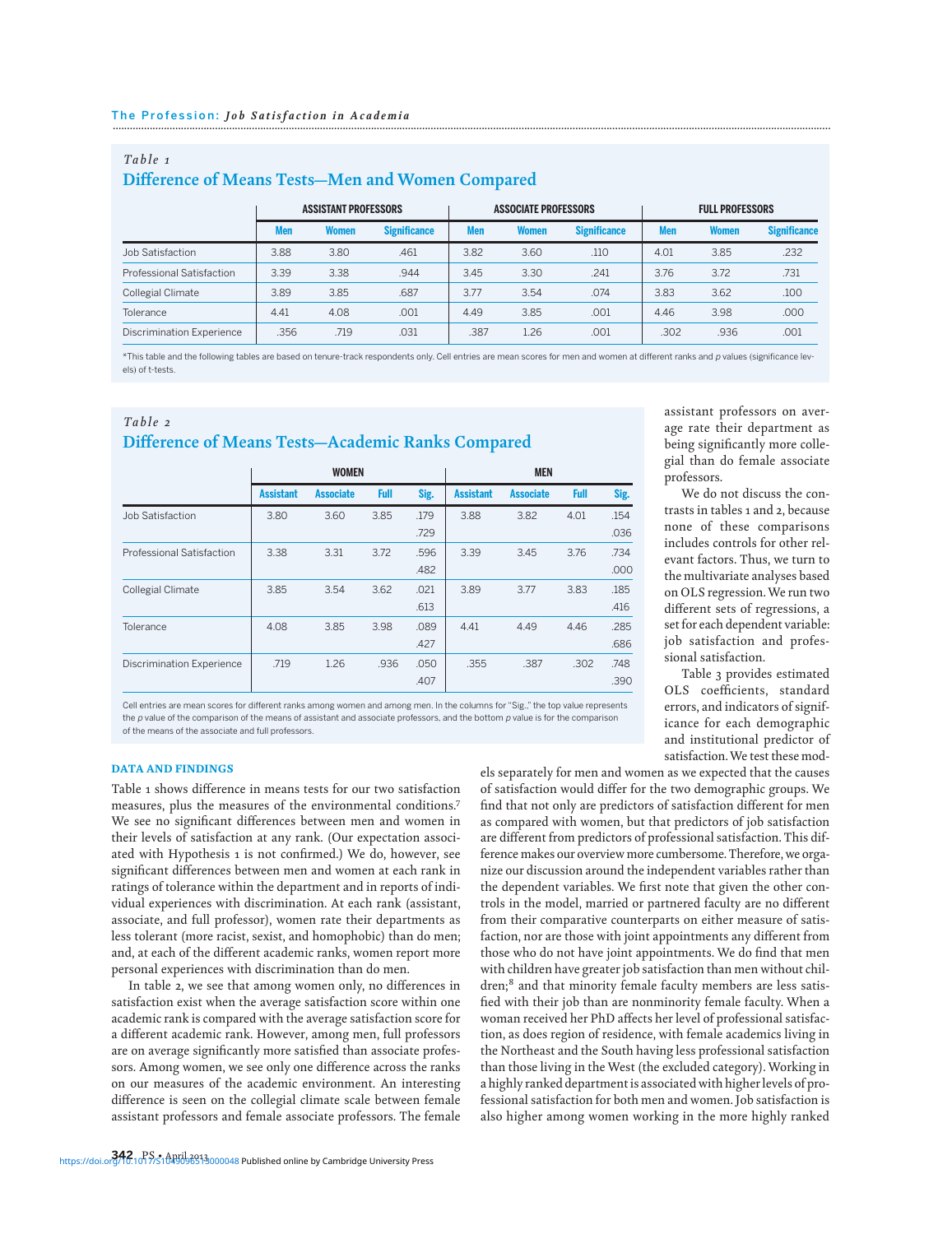## *Table 3* **Demographic and Institutional Predictors of Satisfaction (OLS Regression)**

|                                |                                   | <b>JOB SATISFACTION</b>         | <b>PROFESSIONAL SATISFACTION</b>  |                                 |  |
|--------------------------------|-----------------------------------|---------------------------------|-----------------------------------|---------------------------------|--|
| <b>PREDICTORS</b>              | <b>Women</b><br>Coef. (Std. Err.) | <b>Men</b><br>Coef. (Std. Err.) | <b>Women</b><br>Coef. (Std. Err.) | <b>Men</b><br>Coef. (Std. Err.) |  |
| (Constant)                     | 12.445 (14.694)                   | 7.783 (7.392)                   | 27.537 (11.866)*                  | 11.725 (6.201)                  |  |
| Married or Partnered           | .134 (.174)                       | .210(.130)                      | .076(.142)                        | .113(.109)                      |  |
| Number of Children             | .053(.063)                        | $.091(.033)$ **                 | .027(.052)                        | .050(.028)                      |  |
| Minority                       | $-.526(.193)$ **                  | $-.200(.124)$                   | $-.245(.155)$                     | $-.178(.104)$                   |  |
| Year of Degree                 | $-0.005$ $(0.007)$                | $-0.002$ $(0.004)$              | $-.012(.006)$ *                   | $-0.004$ $(0.003)$              |  |
| Joint Appointment              | .287 (.195)                       | $-.061(.136)$                   | .244(.157)                        | .087(.115)                      |  |
| <b>Current Department Rank</b> | $.144(.069)$ *                    | .036(.042)                      | $.152(.055)$ **                   | $.117(.036)$ **                 |  |
| Private Institution            | .253(.165)                        | $.263(.095)$ **                 | .055(.132)                        | $.204(.081)$ *                  |  |
| PhD Program                    | $-.277(.241)$                     | .031(.127)                      | .232 (.193)                       | $.469(.107)$ **                 |  |
| <b>MA Program</b>              | .143 (.202)                       | .043(.117)                      | .170(.162)                        | .174 (.099)                     |  |
| Northeast Regional Dummy       | $-.171(.205)$                     | .070(.127)                      | $-.343(.165)$ *                   | $-.016(.107)$                   |  |
| Midwest Regional Dummy         | $-.229(.213)$                     | .088 (.124)                     | $-.263(.170)$                     | $-.140(.105)$                   |  |
| South Regional Dummy           | $-.157(.216)$                     | .109 (.123)                     | $-.561(.173)$ **                  | $-.091(.103)$                   |  |
| R-Squared                      | .097                              | .057                            | .205                              | .175                            |  |
| No. of Cases                   | 232                               | 550                             | 229                               | 546                             |  |

**.............................................................................................................................................................................................................................................................**

Sig: \*\* p < 0.01, \* p < 0.05

## *Table 4A* **Motivators and Hygienes as Predictors of Job Satisfaction**

|                                                   |                                   | <b>TENURED ONLY</b>             | <b>NONTENURED ONLY</b>            |                                 |
|---------------------------------------------------|-----------------------------------|---------------------------------|-----------------------------------|---------------------------------|
| <b>PREDICTORS</b>                                 | <b>Women</b><br>Coef. (Std. Err.) | <b>Men</b><br>Coef. (Std. Err.) | <b>Women</b><br>Coef. (Std. Err.) | <b>Men</b><br>Coef. (Std. Err.) |
| (Constant)                                        | 3.866 (.569)***                   | 4.193 (.242)***                 | 4.680 (.441)***                   | $3.663$ $(.333)$ ***            |
| Overall Resource                                  | .045(.043)                        | $.046(.018)$ **                 | .062(.046)                        | .011(.036)                      |
| <b>Award Nominations</b>                          | $.202(.097)$ **                   | $.171(.055)$ ***                | .118(.173)                        | .103(.130)                      |
| Professional Recognition                          | $-.095(.139)$                     | $-.121(.074)$                   | $-.067(.172)$                     | $-.079(.120)$                   |
| <b>Total Productivity</b>                         | $-.108(.150)$                     | $-0.097$ $(0.065)$              | $-.190(.143)$                     | .075(.101)                      |
| Frequency of Attending Conferences                | .031(.036)                        | $-.021(.016)$                   | $-0.066$ $(0.036)$ *              | .010(.014)                      |
| No. of Undergraduate Courses                      | .021(.052)                        | $-.011(.023)$                   | $-.055(.047)$                     | .030(.035)                      |
| <b>Prepared New Courses</b>                       | $-.037(.045)$                     | $-0.033$ $(0.023)$              | .020(.040)                        | .004(.026)                      |
| Release from Teaching                             | .004(.025)                        | .014(.010)                      | $-.011(.036)$                     | $-.061(.037)$                   |
| Time Spent on Informal Mentoring<br>Activities    | $-.043(.016)$ ***                 | $-.018(.012)$                   | $-.028(.027)$                     | $.048(.018)$ ***                |
| No. of Undergraduate Advisees                     | .002(.002)                        | $-.001(.001)$                   | .005(.006)                        | $-.011(.005)$ **                |
| No. of Committees Served                          | $-.036(.042)$                     | .011(.020)                      | $-.074(.050)$                     | $-0.046(0.034)$                 |
| Full Professor Dummy                              | .154(.215)                        | .009(.109)                      |                                   |                                 |
| R-Squared                                         | .129                              | .102                            | .122                              | .098                            |
| No. of Cases                                      | 129                               | 369                             | 104                               | 149                             |
| Sig: *** $p < .01$ , ** $p < 0.05$ , * $p < 0.10$ |                                   |                                 |                                   |                                 |

departments. Higher levels of both job satisfaction and professional satisfaction are reported by male faculty members working in private institutions. Men working in PhDgranting departments also report higher levels of professional satisfaction than men working in bachelor degreegranting departments (the excluded category).

To examine the effects of motivators and hygienes on satisfaction, as identified in Hagedorn's (2000) conceptual framework, we split the sample not only between men and women but also between those who are tenured and nontenured, and, among the tenured group, we include a dummy variable for whether the respondent is an associate or a full professor. We conduct separate regressions for tenured and nontenured men and tenured and nontenured women as the likelihood of gaining tenure is different for men and women (Hesli, Lee, and Mitchell 2012), and several satisfaction-related issues affect tenured and nontenured faculty differently (Sorcinelli and Austin 1992).

Table 4A is concerned solely with job satisfaction. Recall that our job-satisfaction scale taps into questions about dayto-day interactions with departmental colleagues. The predictor variables from this set that are unrelated to job satisfaction are professional recognition, publication productivity, undergraduate teaching load, new course preparation, teaching release, and committee service. In terms of significant relationships, more resources are associated with more job satisfaction among tenured men. More award nominations are related to greater job satisfaction among both male and female tenured faculty. More frequent conference attendance is related to depressed levels of job satisfaction among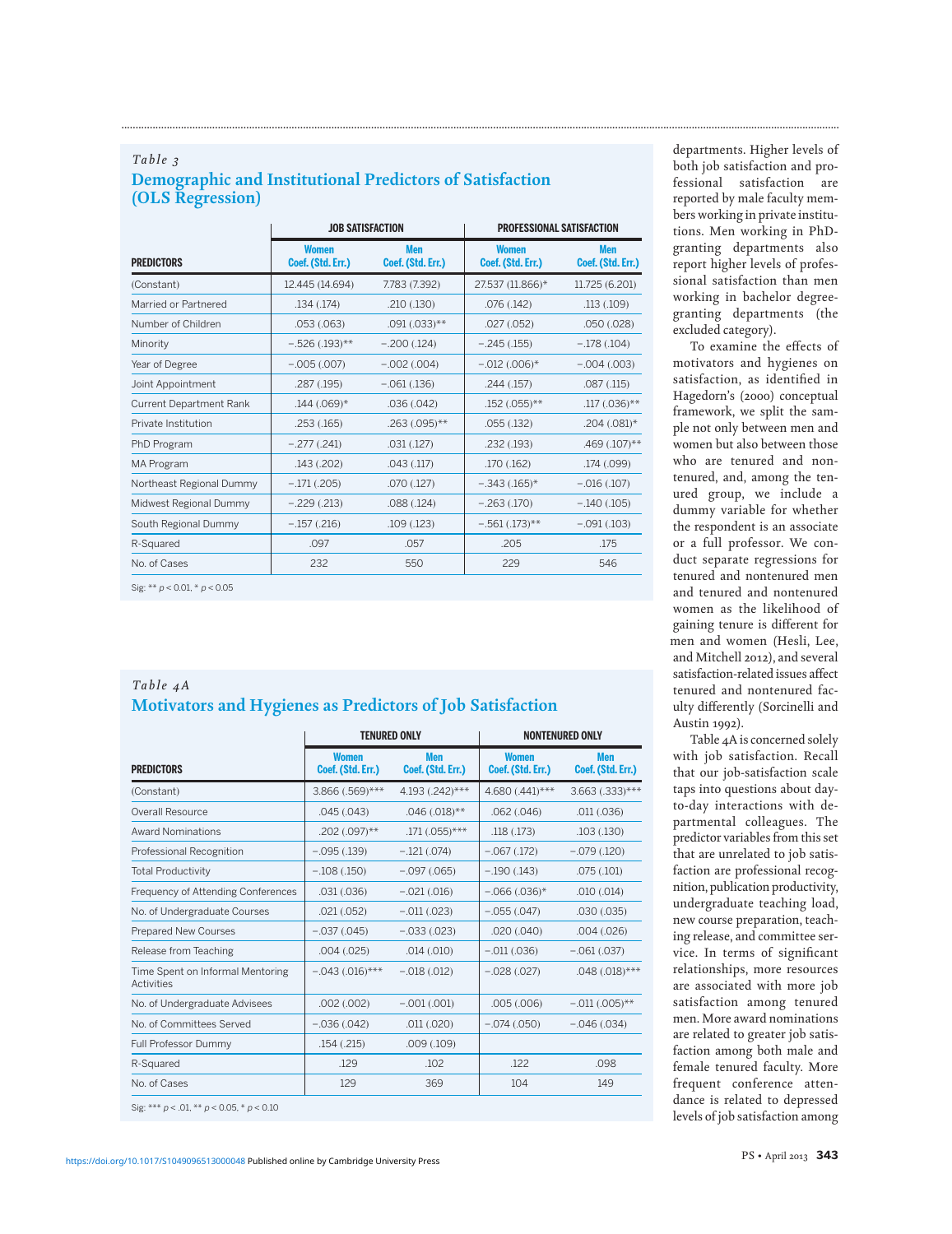| Table $4B$                                                         |  |
|--------------------------------------------------------------------|--|
| Motivators and Hygienes as Predictors of Professional Satisfaction |  |

|                                                |                                   | <b>TENURED ONLY</b>             | <b>NONTENURED ONLY</b>            |                                 |
|------------------------------------------------|-----------------------------------|---------------------------------|-----------------------------------|---------------------------------|
| <b>PREDICTORS</b>                              | <b>Women</b><br>Coef. (Std. Err.) | <b>Men</b><br>Coef. (Std. Err.) | <b>Women</b><br>Coef. (Std. Err.) | <b>Men</b><br>Coef. (Std. Err.) |
| (Constant)                                     | $2.369$ $(.444)^{***}$            | 2.920 (.200)***                 | 3.679 (.423)***                   | $3.045(.315)$ ***               |
| <b>Overall Resource</b>                        | .039(.032)                        | $.027(.015)$ *                  | $.088(.044)$ **                   | $.003$ $(.034)$                 |
| <b>Award Nominations</b>                       | $-.032(.073)$                     | $.101(.045)$ **                 | .188 (.166)                       | .028(.122)                      |
| <b>Professional Recognition</b>                | .165(.104)                        | .008(.060)                      | .154(.165)                        | $-.141(.113)$                   |
| <b>Total Productivity</b>                      | $.234(.125)$ *                    | $.201(.053)$ ***                | .008(.137)                        | .298 (.097)***                  |
| Frequency of Attending Conferences             | $.061(.027)$ **                   | $.030(.013)$ **                 | .033(.034)                        | $.027(.013)$ **                 |
| No. of Undergraduate Courses                   | $-0.020$ $(0.039)$                | $-.054(.019)$ ***               | $-0.069$ $(0.045)$                | $-.054(.032)$                   |
| <b>Prepared New Courses</b>                    | $-0.060$ $(0.034)$ *              | .006(.019)                      | $-.037(.038)$                     | .002(.024)                      |
| Release From Teaching                          | .026(.019)                        | .013(.008)                      | .003(.035)                        | $-.019(.035)$                   |
| Time Spent on Informal Mentoring<br>Activities | $-.018(.012)$                     | $-0.004$ $(0.010)$              | $-.048(.026)$ *                   | $.044$ $(.017)$ **              |
| No. of Undergraduate Advisees                  | .001(.002)                        | $-0.002$ $(0.001)$ **           | .002(.006)                        | $-.008(.004)$ *                 |
| No. of Committees Served                       | .018(.031)                        | $-0.005(0.016)$                 | $-.088(.048)$ *                   | $-.034(.032)$                   |
| Full Professor Dummy                           | .020(.167)                        | .076(.089)                      |                                   |                                 |
| R-Squared                                      | .326                              | .246                            | .240                              | .242                            |
| No. of Cases                                   | 127                               | 367                             | 104                               | 148                             |

Sig: \*\*\*  $p < .01$ , \*\*  $p < 0.05$ , \*  $p < 0.10$ 

## *Table 5A* **Environmental Conditions as Predictors of Job Satisfaction**

|                                                                       |                                   | <b>TENURED ONLY</b>      |                                   | <b>NONTENURED ONLY</b>          |  |
|-----------------------------------------------------------------------|-----------------------------------|--------------------------|-----------------------------------|---------------------------------|--|
| <b>PREDICTORS</b>                                                     | <b>Women</b><br>Coef. (Std. Err.) | Men<br>Coef. (Std. Err.) | <b>Women</b><br>Coef. (Std. Err.) | <b>Men</b><br>Coef. (Std. Err.) |  |
| (Constant)                                                            | 1.359 (.329)**                    | $1.657$ $(.244)$ ***     | .469 (.381)                       | 1.358 (.301)***                 |  |
| Climate Collegiality                                                  | $.679$ $(.072)$ ***               | $.668(.044)$ ***         | .637 (.098)***                    | $.633(.069)$ ***                |  |
| Tolerance Scale                                                       | $-.005(.091)$                     | $-0.069$ $(0.058)$       | $.211(.101)$ **                   | .019(.074)                      |  |
| <b>Discrimination Experiences</b>                                     | $-.122(.039)$ ***                 | $-.073(.033)$ **         | $-.066(.043)$                     | $-125(.053)$ **                 |  |
| Full Professor Dummy                                                  | .165(.111)                        | $.122(.072)$ *           |                                   |                                 |  |
| R-Squared                                                             | .607                              | .400                     | .469                              | .445                            |  |
| No. of Cases                                                          | 167                               | 484                      | 138                               | 183                             |  |
| $C_{101}$ $*$ $*$ $*$ $*$ $\sim$ 01 $*$ $*$ $\sim$ 005 $*$ $\sim$ 010 |                                   |                          |                                   |                                 |  |

 $p < .01$ , \*\*  $p < 0.05$ , \*  $p < 0.10$ 

untenured women. More time spent on mentoring activities is related to lower job satisfaction among tenured women, although more time spent on mentoring activities is related to higher job satisfaction among untenured men. In contrast, a larger number of undergraduate advisees corresponds to lower job satisfaction among the same group (untenured men).

Table 4B is concerned solely with professional satisfaction. The professional satisfaction scale includes questions about satisfaction with collaborative opportunities, funding for research, and contributions to theory. With the sample split into subgroups, professional recognition is unrelated to professional satisfaction. Teaching release is also unrelated to professional satisfaction. More resources are associated with higher levels

of professional satisfaction among tenured men and untenured women. The professional satisfaction of tenured men increases with more award nominations. In general, the more one publishes, the more professionally satisfied one is. This relationship holds among male and female tenured faculty and among nontenured men. More frequent conference attendance is linked to higher levels of professional satisfaction among both male and female tenured faculty and among nontenured men. Teaching more undergraduate courses is linked to depressed professional satisfaction among tenured men. Having to prepare new courses is associated with lower professional satisfaction among tenured women. Informal mentoring affects professional satisfaction among untenured faculty, with more mentoring negatively associated with female satisfaction and positively associated with male satisfaction. Having many undergraduate advisees is associated with lower levels of professional satisfaction among both tenured and untenured men. For untenured women, more committee service is associated with lower levels of professional satisfaction.

We now review the final set of predictors of satisfaction: environmental conditions. According to the results of the model testing as presented in table 5A, a more positive collegial climate is powerfully

associated with greater job satisfaction among all subgroups. Greater tolerance in the workplace is associated with greater job satisfaction among untenured women. Experiences with discrimination negatively affect job satisfaction among male and female tenured faculty and among untenured men. Note that with these controls, job satisfaction is higher among male full professors than among male associate professors.

With regard to professional satisfaction, table 5B reveals that ratings of one's department as collegial are associated with professional satisfaction among tenured men and women and among untenured men. The tolerance measure is not a significant predictor of professional satisfaction. Experiences with discrimination are negatively related to professional satisfaction among tenured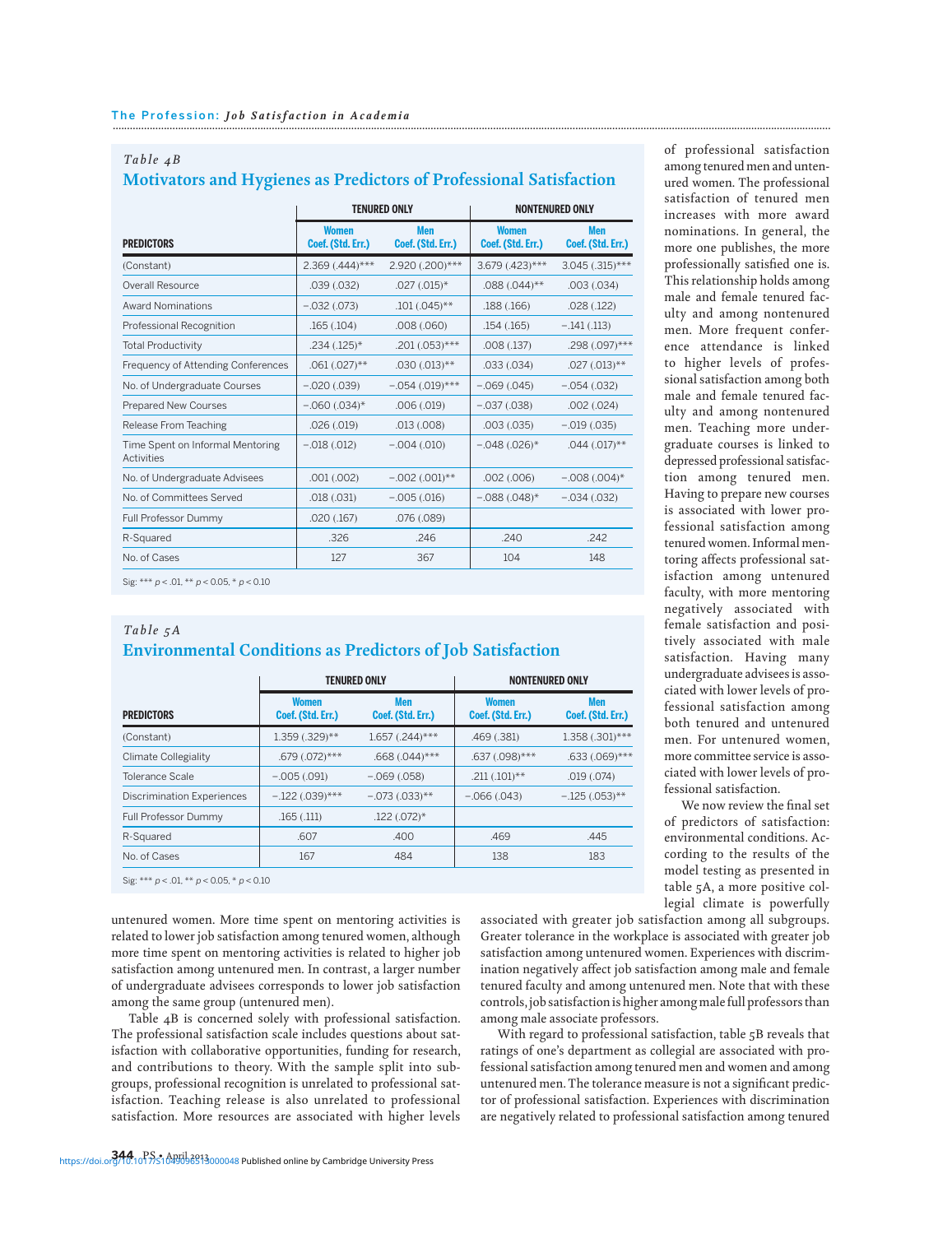| Men<br>Coef. (Std. Err.)<br>2.661 (.258)***<br>$.189(.047)$ ***<br>.021(.061) | <b>Women</b><br>Coef. (Std. Err.)<br>2.530 (.465)***<br>.183(.120)<br>.037(.123) | <b>Men</b><br>Coef. (Std. Err.)<br>$-0.008$ (.094) |
|-------------------------------------------------------------------------------|----------------------------------------------------------------------------------|----------------------------------------------------|
|                                                                               |                                                                                  | 2.402 (.381)***                                    |
|                                                                               |                                                                                  | $.261(.088)$ ***                                   |
|                                                                               |                                                                                  |                                                    |
|                                                                               |                                                                                  |                                                    |
| $-0.016(0.036)$                                                               | $-.010(.052)$                                                                    | $-.031(.068)$                                      |
| $.288(.077)$ ***                                                              |                                                                                  |                                                    |
| .079                                                                          | .043                                                                             | .70                                                |
| 481                                                                           | 138                                                                              | 183                                                |
|                                                                               |                                                                                  |                                                    |

**Environmental Conditions as Predictors of Professional Satisfaction**

**.............................................................................................................................................................................................................................................................**

women. Full professors, whether male or female, are more professionally satisfied than associate professors.

Some of the variables included in our models have a high proportion of missing responses, such as the year of receipt of the PhD and the number of hours per week spent on mentoring. Thus, the number of cases included in our analysis drops when these variables are included as predictors. For this reason, we also tested the same models using imputed data and holding the number of cases in the analysis constant at 1,063 for the professional satisfaction scale and at 1,069 for the job satisfaction scale. Using imputed estimates of missing responses increases the number of observations considered in the analysis. We use the Amelia II program designed for multiple imputation to impute estimates of the missing responses on each of the independent variables in the analysis (Honaker, King, and Blackwell 2011).9 The results using multiple imputation are available from the authors. We note that the analyses using the multiple imputation confirm the results as presented herein and provide additional evidence for the robustness of our findings. The lion's share of the coefficients that are significant in the tables here are also significant in the analyses based on files created by the Amelia program.10

#### *Table 6A*

*Table 5B*

## **Simplified Summary Model for Job Satisfaction**

| <b>PREDICTORS</b>                                  | <b>COEFFICIENTS (STANDARD ERRORS)</b> |
|----------------------------------------------------|---------------------------------------|
| (Constant)                                         | 3.464 (.080)***                       |
| Racial Minority                                    | $-.305(.089)$ ***                     |
| Number of Children                                 | $.084(.024)$ ***                      |
| <b>Current Department Rank</b>                     | $.056(.025)$ **                       |
| Private Institution                                | $.286(.064)$ ***                      |
| Overall Resource                                   | $.039(.012)$ ***                      |
| <b>Award Nominations</b>                           | $.142(.035)$ ***                      |
| Professional Recognition                           | $-.165(.040)$ ***                     |
| R-Squared                                          | .089                                  |
| No. of Cases                                       | 962                                   |
| Sig: *** $p < 0.01$ , ** $p < 0.05$ , * $p < 0.10$ |                                       |

In table 6A we combine men and women, tenured and nontenured, and report a parsimonious model for job satisfaction. We remove from the model factors that had been hypothesized to influence job satisfaction, but for which we could not reject the null hypothesis of no relationship within the full sample. Some of the insignificant variables had several missing responses to the questions that they represent, and, thus, by removing them, we have increased the number of cases on which our results are based. Table 6A rep-

resents the result of this exercise when testing the predictive power of the demographic and institutional variables, plus the motivators and hygienes together. In this model, we have not included the scales measuring environmental conditions, as we see these as being conceptually close to our measures of satisfaction and we are faced with an endogeniety issue when the environmental conditions are included in the same model with the other predictors. (Note that in table 5A, 61% of variance in job satisfaction among tenured women can be explained by reference to the three environmental scales.)

Table 6A reveals that across our full sample of political scientists employed in academia, those who have significantly less job satisfaction compared to their comparative counterparts are members of a minority racial group and those who have served on editorial boards and committees of professional associations (the professional recognition variable). In contrast, job satisfaction improves with children, employment in a more highly ranked department, employment in a private institution, having more resources, and being nominated for teaching, research, or service awards.

With regard to professional satisfaction, from the results reported in table 6B, we conclude that minorities are less professionally satisfied as are those who teach many undergraduate courses. In addition, those residing in the Northeast, Midwest, or South are less satisfied than those working in the West. Other factors that are significantly associated across the full sample of political science faculty with higher professional satisfaction are employment in a higher ranked department, employment in a private institution, more resources, more award nominations, more publications, and more frequent participation in political science conferences.

To take this analysis further, we use two of the climate variables that are significantly related to satisfaction as dependent variables in OLS regressions to explain why some of our colleagues experience their department environment differently from others.11 For this analysis, we report parsimonious models that contain only variables that have significant estimated coefficients in the OLS regressions. We checked multiple variants of these models, and all estimated coefficients remain stable across the models based on the demographic, institutional, and motivator and hygiene variables (i.e., the magnitudes and the significance levels of coefficients do not change depending on which variables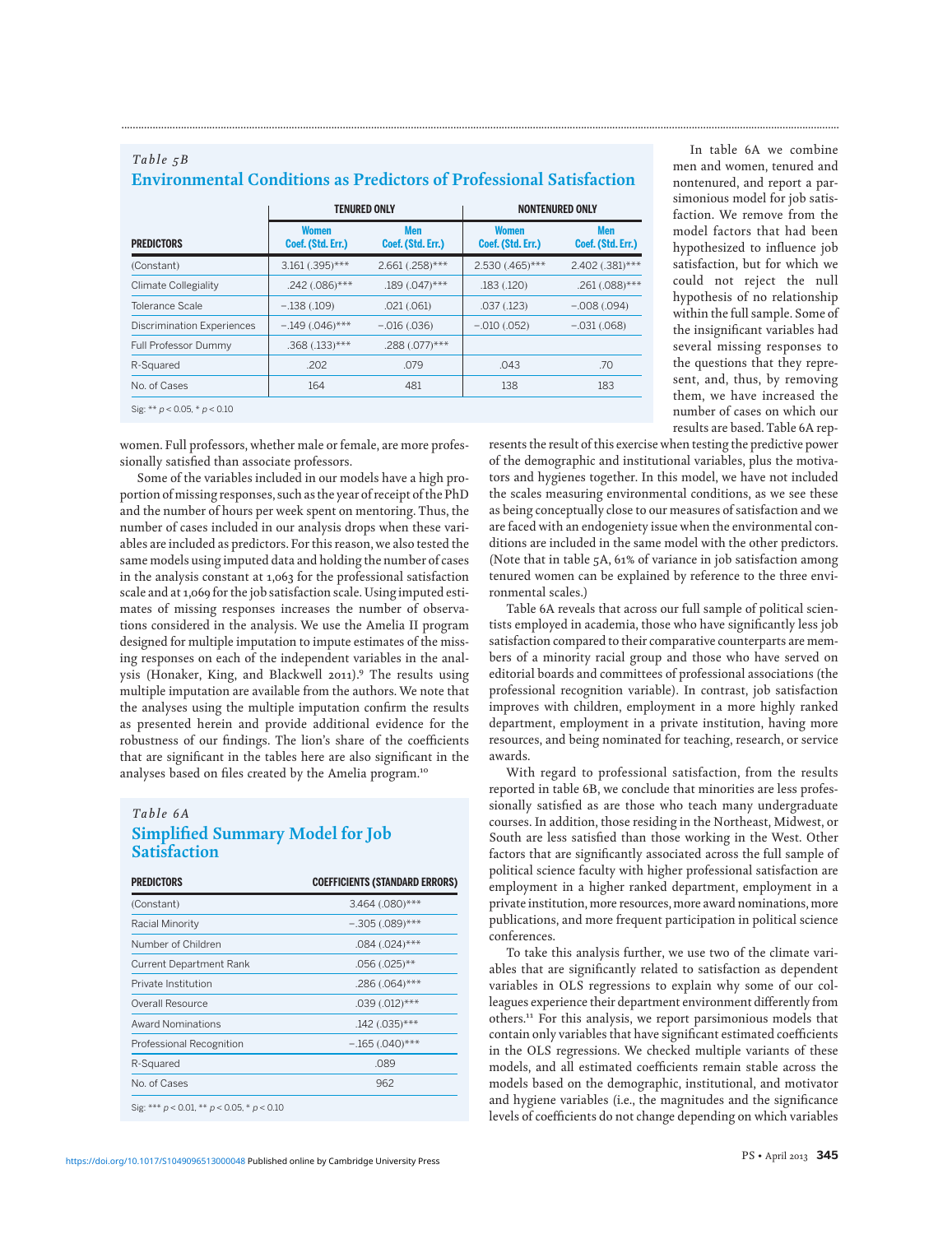## *Table 6B* **Simplified Summary Model for Professional Satisfaction**

| <b>PREDICTORS</b>                  | <b>COEFFICIENTS (STANDARD ERRORS)</b> |
|------------------------------------|---------------------------------------|
| (Constant)                         | $3.031(.123)$ ***                     |
| Racial Minority                    | $-.199(.075)$ ***                     |
| <b>Current Department Rank</b>     | $.110(.023)$ ***                      |
| Private Institution                | $.186(.056)$ ***                      |
| Northeast Regional Dummy           | $-.122(.074)$                         |
| Midwest Regional Dummy             | $-.182(.074)$ **                      |
| South Regional Dummy               | $-.193(.074)$ ***                     |
| Overall Resource                   | $.032(.011)$ ***                      |
| <b>Award Nominations</b>           | $.072(.031)$ **                       |
| <b>Total Productivity</b>          | $.161(.028)$ ***                      |
| Frequency of Attending Conferences | $.017(.006)$ ***                      |
| Number of Undergraduate Courses    | $-.060(.013)$ ***                     |
| R-Squared                          | .236                                  |
| No of Cases                        | 890                                   |

Sig: \*\*\* p < 0.01, \*\* p < 0.05, \* p < 0.10

## *Table 7* **Simplified Model for Collegial Climate Scale**

| <b>PREDICTORS</b>                                  | <b>COEFFICIENTS (STANDARD ERRORS)</b> |
|----------------------------------------------------|---------------------------------------|
| (Constant)                                         | $3.651(.081)$ ***                     |
| Racial Minority                                    | $-.307(.085)$ ***                     |
| Married or Partnered                               | $.271(.078)$ ***                      |
| Private Institution                                | $.194(.061)$ ***                      |
| Professional Recognition                           | $-.152(.036)$ ***                     |
| R-Squared                                          | .056                                  |
| No. of Cases                                       | 980                                   |
| Sig: *** $p < 0.01$ , ** $p < 0.05$ , * $p < 0.10$ |                                       |

are included in the analysis), so we report only significant coefficients in tables 7 and 8.

We present one more hypothesis to guide this component of our research:

H8: Both women and minorities will report less collegiality and more discrimination than their comparative counterparts.

The expectation that we will see differences between men and women and between minorities and nonminorities is based on extensive literature, some of which was mentioned earlier, and also includes the review conducted by Seifert and Umbach (2008, 361–62):

In a study of research university faculty, Bronstein and Farnsworth (1998) found women more often than men reported experiences of

## *Table 8* **Simplified Model for Experiences with Discrimination**

| <b>PREDICTORS</b>                                         | <b>COEFFICIENTS (STANDARD ERRORS)</b> |
|-----------------------------------------------------------|---------------------------------------|
| (Constant)                                                | $-.227(.141)$                         |
| Female                                                    | .558 (.098)***                        |
| Racial Minority                                           | $.844$ $(.131)$ ***                   |
| <b>Award Nominations</b>                                  | $.089(.051)$ *                        |
| Professional Recognition                                  | $.148(.059)$ **                       |
| Frequency of Attending Conferences                        | $.029(.010)$ ***                      |
| Number of Undergraduate Courses                           | $.036(.020)$ *                        |
| R-Squared                                                 | .092                                  |
| No. of Cases                                              | 910                                   |
| $\sin x + 1$ $n \le 0.01 + 1.5$ $n \le 0.05 + n \le 0.10$ |                                       |

Sig: \*\*\* p < 0.01, \*\* p < 0.05, \* p < 0.10

gender discrimination characterized by exclusion by colleagues, inappropriate sexual attention, demeaning or intimidating behaviors, and unfair treatment in personnel matters. . . Women faculty and faculty of color also reported feeling that their colleagues view their research as tangential, self-serving, and that it was not "pure" science (Aguirre, 2000; Bronstein, 1993; California News Reel, 1996; Garza, 1993; Ladson-Billings, 1997).

In addition, in a review provided by Olsen, Maple, and Stage (1995, 270–71):

In their research, Clark and Corcoran [12, p. 25] describe a "Salieri effect," whereby women are assessed by a dominant inner circle of men and fail to "measure up" because of their social status. In the end, the Salieri effect is perhaps more insidious than overt discrimination, because it allows women to enter academe while severely limiting opportunities for advancement. Similarly, investigators describe a kind of "symbolic racism" toward minorities, which denounces overt forms of prejudice while denying access to resources, information, and sources of support (many of which are informal ) essential to success [52, see also 18].

Unfortunately our findings corroborate this earlier work. In table 7, we see that minority faculty members tend to rate their departments as less collegial than nonminority faculty. Faculty who are married or partnered tend to rate their departments as more collegial than faculty who are single. Faculty members who work in private institutions rate their departments as more collegial than those who work in public institutions. The more professional recognition one has received (serving on an editorial board or on a committee in a professional association), the less likely one is to see his or her department as collegial.

In table 8, we see that both minorities and women report significantly more experiences with discrimination than their comparative counterparts. The coefficients associated with being a member of a minority group and with being a woman are both significant when the discrimination experience variable is the dependent variable. Also a larger number of undergraduate courses taught is associated with increasing reports of discrimination. More involvement in the political science profession (more conference attendance and more professional recognition [service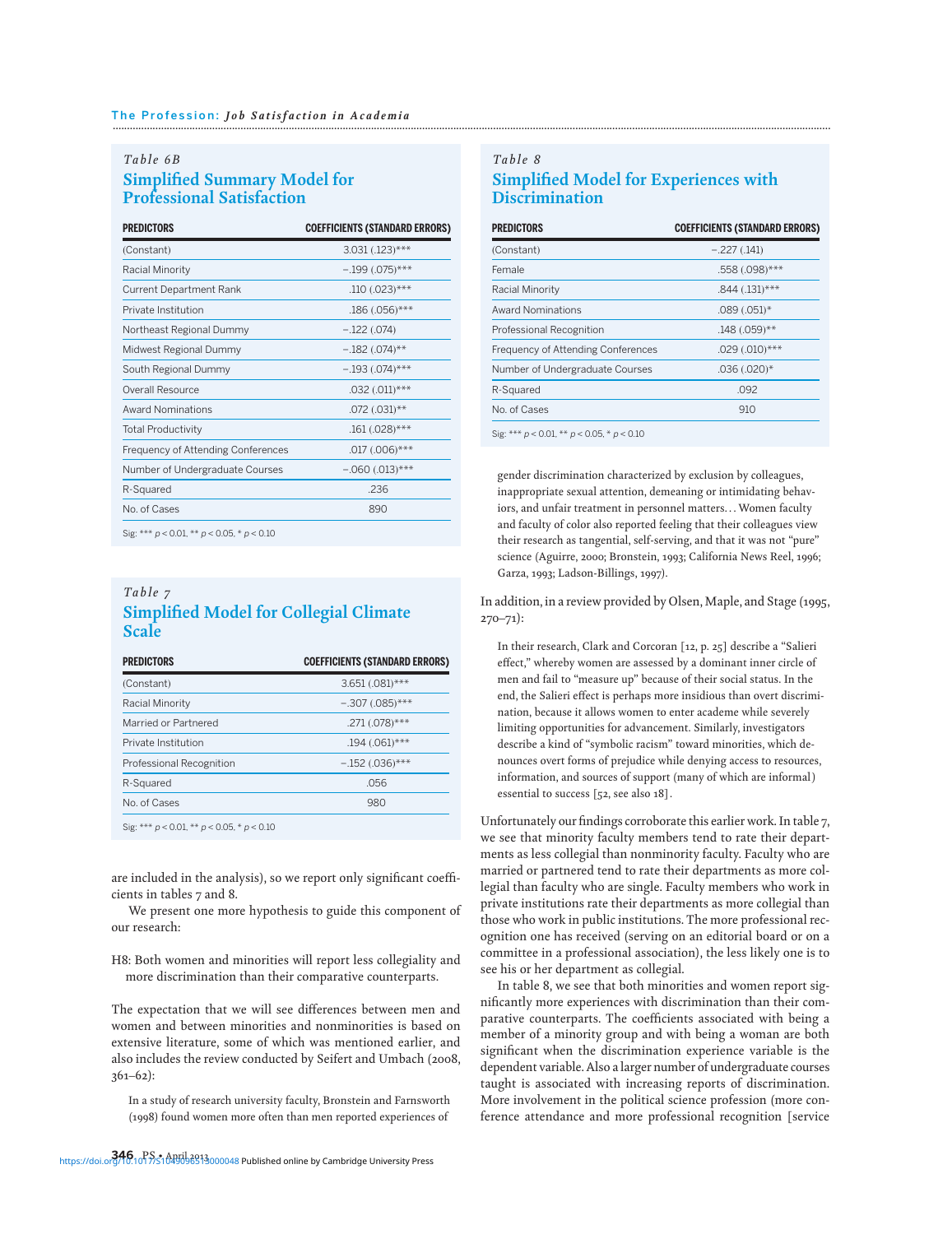on editorial boards and professional committees] ) is associated with increasing reports of discrimination. More award nominations are associated with greater discrimination experience.<sup>12</sup>

#### DISCUSSION

We organize our discussion around the hypotheses presented earlier. Hypothesis 1 is rejected as we do not find systematic differences between men and women in either job or professional satisfaction.We do, however, have striking support for Hypothesis 2: racial minorities do, on average, report less job satisfaction and less professional satisfaction than nonminorities.We note that for job satisfaction, this finding is driven by a relationship that is significant among women. With regard to professional satisfaction, we do not find significant differences between minorities and nonminorities when the sample is split between men and women.<sup>13</sup>

To interpret this information, we start with the correlates of satisfaction that are most proximate to it: the environmental conditions of the job. One environmental factor that is consistently related to job satisfaction is discrimination experience.<sup>14</sup> Note that discrimination undermines job satisfaction and is more frequently reported by women than men and is also more common among minority faculty than nonminorities.

Our research reveals that, although many refuse to acknowledge and discuss it, discrimination still exists within our profession. Self-reports of actual experiences with discrimination from many respondents cannot and should not be ignored. How can we explain that minorities find their working environment less collegial than nonminorities and that they report more experiences with discrimination than nonminorities? Why do women report more experiences with discrimination than men? One expla-

the workplace should be a high priority for both individual faculty members and departmental leadership. This research represents an action call for each of us to improve the collegiality of our work environment. (This is in place of asking the question of what the department leadership should do.) We remind readers that the collegial climate scale represents ratings of the department's degree of respect, friendliness, collegiality, collaboration, and cooperation. Improving these aspects of the work environment is within our control. Each member of every department can be more friendly, respectful, and cooperative with his or her colleagues. A few examples of action that can be initiated by anyone include organizing social events, stopping by each other's offices to say hello, and offering colleagues assistance with their teaching and writing. Our analysis reveals that efforts to improve the collegiality of the department will improve job satisfaction overall.

We turn next to Hypothesis 3. According to this hypothesis, those who work in more highly ranked departments are expected to be more satisfied than those who are employed in less highly ranked departments. Our research reveals strong relationships between institutional variables and satisfaction, thus, providing support of the hypothesis. The finding that those who are working in top ranked departments and/or in private institutions tend to have higher levels of both professional and job satisfaction is rather striking. It also corroborates existing work (Ethington, Smart, and Zeltman 1989; Sabharwal and Corley 2009).

Given the importance of the institutional variables, such as type of institution and ranking of the department, we are reminded of the robust theoretical roots of the idea that "institutions" create in-groups of workers. What can be done? Quite simply, the members of these in-groups need to reach out to nonmembers.

*Thus, improving the collegiality for the workplace should be a high priority for both individual faculty members and departmental leadership. This research represents an action call for each of us to improve the collegiality of our work environment.*

**.............................................................................................................................................................................................................................................................**

nation is the sense of isolation that may come if the faculty member is the only woman or the only minority in the department (Aguirre 2000; Tack and Patitu 1992). Isolation is compounded if other members of the department believe that their female or minority colleague came into the department as a result of an affirmative action hire (Turner and Myers 2000). An underlying belief that the female or the minority colleague did not earn the position, but rather was given the position through an affirmative action program can poison departmental relations.This belief that women or minorities are less qualified must be expunged from the political science profession. It is insidious and cruel. This subtle stereo-typing of one or another of our colleagues as being of lesser quality than another not only undermines the ability of the targeted colleague to enjoy his or her work, it undermines the entire academic endeavor as their work and ideas are shunned as being less legitimate and less worthy. In turn, this undermines academic freedom and intellectual creativity.

For every subgroup of the population tested (men and women, tenured and nontenured), a more collegial working environment is strongly associated with higher levels of both job satisfaction and professional satisfaction. Thus, improving the collegiality of Those employed in the elite institutions can help faculty members from other colleges and universities become more professionally involved. Networks can be inclusive or exclusive. This is a choice made by network creators and network members. Faculty from private institutions and highly ranked departments should consider purposefully including fellow academics from state institutions or lower ranked departments in their intellectual endeavors and interactions.

In addition, these findings can be considered when one is on the job market. The likelihood of finding happiness with both the department and ones work within the profession is likely to be higher if one seeks and receives employment in a highly rated department and at a private rather than a publicly funded institution. Obviously not everyone can work in a top-ranked department or in a private institution, but these departments are fostering higher levels of satisfaction. Clearly they are doing something right. (Note that these relationships hold even when controlling for the overall level of resources, which also contribute to job and professional satisfaction.) Perhaps highly ranked departments can share their best practices (practices that improve the satisfaction levels of employees) with other colleges and universities.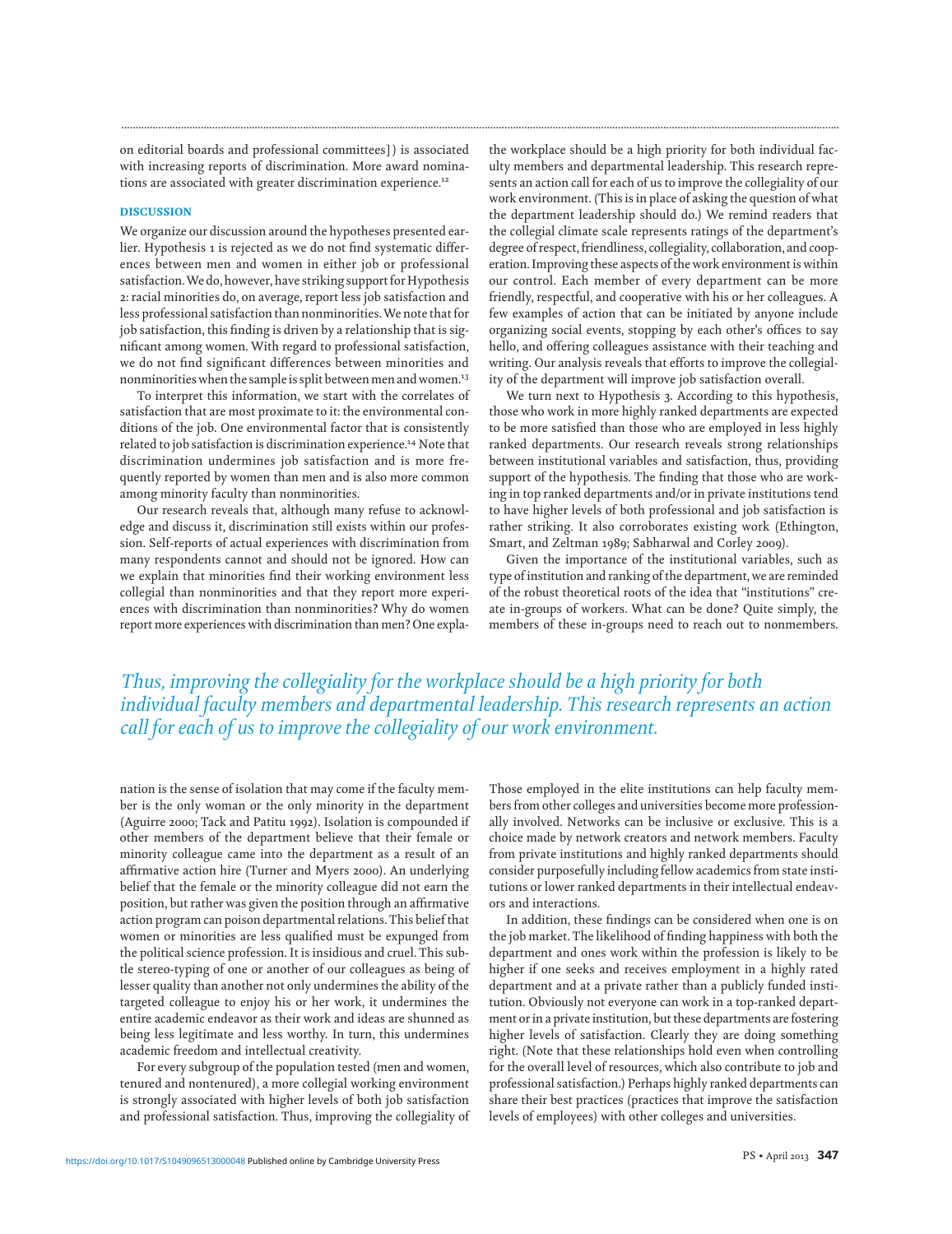Following up on the role of institutional factors in satisfaction, an additional finding is one that does not relate directly to one of the selected hypotheses.This findingis the significance associated with the dummy variables representing in what geographical area in the United States one's institution of employment is located. The findings reveal that women have lower average levels of professional satisfaction in the Northeast and the South, and higher professional satisfaction in theWest (the Midwest is not significantly different). When men and women are combined, lower satisfaction is registered in the South and the Midwest (compared with theWest), with the Northeast not being significantly different.

With regard to Hypothesis 4, we see that too much undergraduate teaching undermines professional satisfaction, but not job satisfaction (across the full sample). This finding is underdiscipline, however, also creates a heightened awareness of what is wrong with the discipline. If one is going to conferences and participating on editorial boards and professional committees, it is harder to ignore the issues that trouble the profession. Note that service on editorial boards and professional association committees (professional recognition) works against job satisfaction and reports of a collegial department, and increases the likelihood of reporting experiences with discrimination. It is possible that the extra work associated with editorial boards and professional committee service could pull faculty members away from regularinteraction with departmental colleagues, thus creating a distance associated with collegial interactions.More likely, however, is that professional service leads to greater knowledge of particular inequities that remain characteristic of the political science discipline.

*Symbolic rewards are important for job satisfaction. Being nominated for awards is associated with higher levels of satisfaction with one's position and one's colleagues; it is also associated with higher levels of professional satisfaction. Spreading the rewards around might be one way of creating a larger pool of satisfied workers.*

standable given that even if one enjoys teaching, the more time spent in the classroom, the less time is left for collaborating with colleagues in research and making theoretical contributions to the discipline (components of professional satisfaction as measured through our questionnaire). This relationship between a high teaching load and lower levels of professional satisfaction is driven by tenured men—although the relationship is also found (in a weaker form) among nontenured men and women.

Our research also provides confirmation of Hypothesis 5: those in higher academic ranks report higher satisfaction than those in lower ranks. Because both job satisfaction and professional satisfaction tend to be highest among full professors, perhaps these faculty members could take extra responsibility for helping to improve the collegiality of their department for others, which would help improve satisfaction among all ranks.

Symbolic rewards are important for job satisfaction. Being nominated for awards is associated with higher levels of satisfaction with one's position and one's colleagues;itis also associated with higher levels of professional satisfaction. Spreading the rewards around might be one way of creating a larger pool of satisfied workers.

Hypothesis 6 is, in general, confirmed: publishing leads to greater levels of professional satisfaction (or higher professional satisfaction leads to greater productivity in terms of publications). This relationship is robust and holds across the full sample and among all subgroups, except for untenured women. In the Hagedorn (2000) framework, publications represent achievement, which is a motivator that leads to increased satisfaction. If we turn the causal arrow the other way, the finding ties in with the established notion that increased satisfaction improves productivity. Thus, again, we have evidence that improving the work environment is a public good.

How do we explain that attending more conferences is associated with higher levels of professional satisfaction, but also with more reports of discrimination? Clearly professional satisfaction increases with increased participation in the discipline through publications and conference attendance. Increased participation in the

#### ACKNOWLEDGMENTS

The survey on which the analyses reported herein are based was funded by the APSA.We are indebted to APSA executive director Michael Brintnall for his support and to Sean Twombly for his assistance. An early version of this article was presented at the Midwest Political Science Annual Meeting in Chicago, April  $2012.$   $\blacksquare$ 

#### NOTES

- 1. Using a series of survey questions about whether students were equally respectful of male and female faculty members, whether the administration treated male and female faculty equally, and whether male faculty members treated women faculty members with respect, the authors created a "chilly climate scale," with high scores indicating consistent reports of inequality in treatment (of female versus male faculty) by students, administration, and other faculty members.
- 2. The number of external fellowships and grants received would fit perfectly into this category, but it is highly correlated with the total number of publications, so we exclude it from the analysis.
- 3. Collegial Climate is a five-item scale based on rating the department on friendliness, respect, collegiality, collaboration, and cooperativeness.
- 4. Tolerance is a five-item scale based on rating the department on racism, sexism, and homophobia.
- 5. Discrimination Experience is a count of the job-related discrimination experienced by the respondent.
- 6. The question is similar to the question asked in the NSF-sponsored Survey of Doctorate Recipients of 1997: "How would you rate your overall satisfaction with your principle job during the week of April 15?" The choices are exactly the same as in our survey: Very satisfied, Somewhat satisfied, Neither satisfied nor dissatisfied, Somewhat dissatisfied, and Very dissatisfied.
- 7. We look only at people who are in a tenure-track position, which represents the lion's share of respondents (92%).
- 8. We note here that number of children and age are correlated, thus more children may be serving as a proxy for age. We do not include age as control because later age comes into the model through academic rank and because age is correlated with Year of Degree.
- 9. For multiple imputation work, we used Amelia II version 1.5-2 developed by Honaker, King, and Blackwell (2011). We used the standalone program of AmeliaView in the Windows environment, downloadable from the developers' website at http://gking.harvard.edu/amelia/. We did not impute any missing values in our dependent variables; we only imputed the set of explanatory variables. Our data set contains several ordinal and nominal variables and the Amelia II allows users to classify those variables as having noncontinuous distributions according to their characteristics. In addition, we took a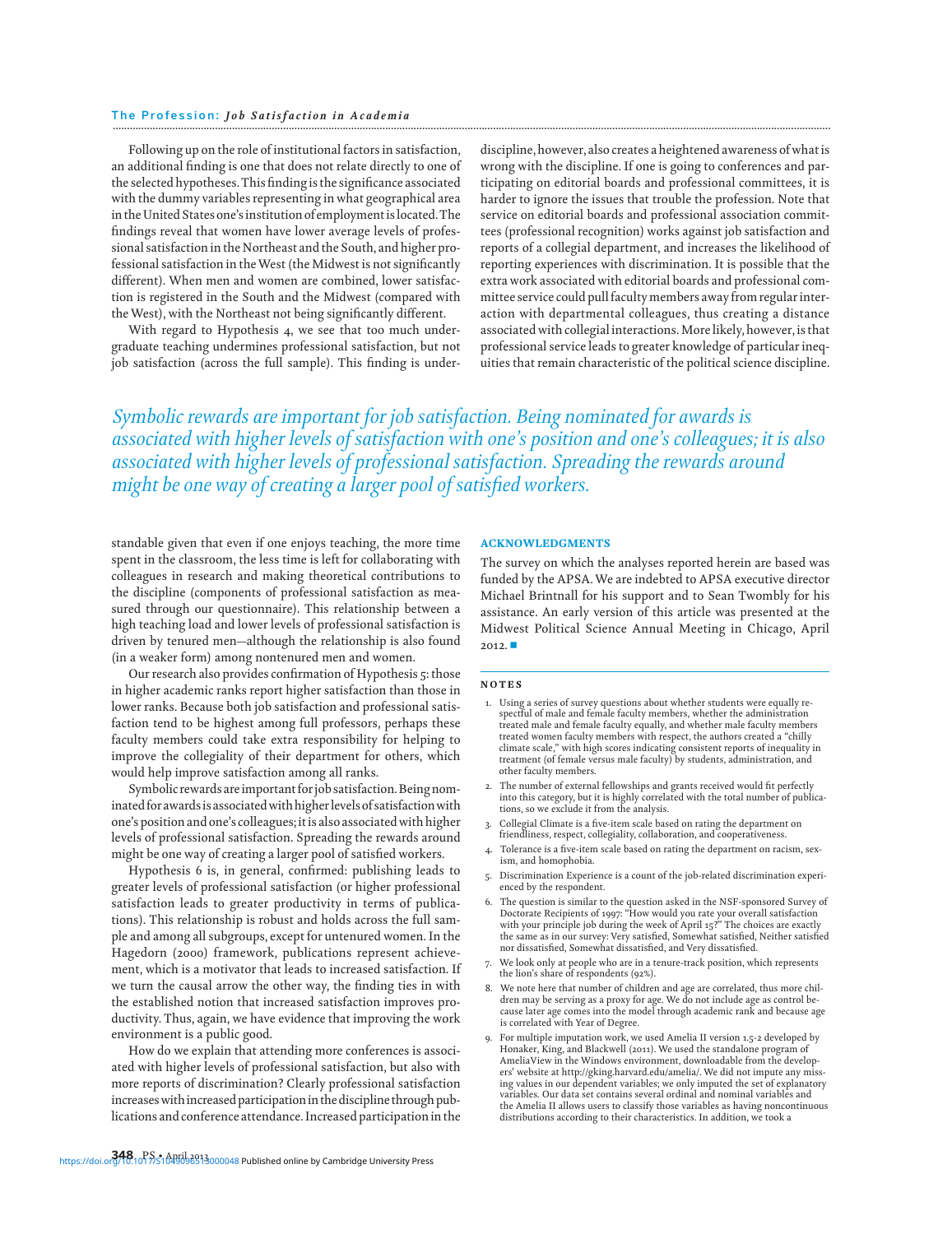(natural) logarithm transformation to any heavily skewed variables or variables with outliers in order to normalize its distribution. Also, if any variable needed to be bounded by realistically possible numbers, we assigned bounds (maximum and minimum values) to those variables using their observed summary statistics. Finally, after AmeliaView produced five multiple imputed data sets in a STATA format (.dta), we used Clarify (Tomz, Wittenberg, and King 2003) for data analysis to combine the results.

- 10. A couple of additional factors emerge as being significant using the imputed data: among men, being married increases job satisfaction; and a more recent receipt of the doctoral degree is associated with lower professional satisfaction, as is living in the Midwest (compared with other regions). A second set of exceptions occurs when predicting job satisfaction using motivators and hygienes. When using the imputed data to predict job satisfaction, we find that among tenured women award nominations is not significant; among tenured men, professional recognition and total productivity are significant; and among nontenured men, mentoring activities are not significant, although released from teaching is significant. When we use the imputed data to predict professional satisfaction from motivators and hygienes, the results differ from those reported here in the following ways: among tenured women, conference attendance and new course preparation are not significant while mentoring activities are; among tenured men, neither conference attendance nor number of undergraduate advisees is significant; among nontenured women, the number of undergraduate courses taught is significant; and among nontenured men, both professional recognition and the number of undergraduate courses is significant using the imputed data. With regard to predicting satisfaction using environmental conditions, the only finding that differs from the results reported in tables 5A and 5B is that when predicting professional satisfaction among nontenured women, the collegial climate scale is significant when using the imputed data.
- 11. We do not do additional analysis on the tolerance variable, as it is the environmental condition least associated with satisfaction. Given that collegial climate and discrimination are more important for understanding satisfaction, we follow up on these and not tolerance.
- 12. Our results using imputed values for responses missing on predictor variables confirm the relationships documented in tables  $7$  and  $8$ . One additional variable emerges as a significant predictor of perceptions of a collegial climate: award nominations. An additional finding from the analysis of discrimination experience as the dependent variable using the imputed data is that a more recent receipt of the doctoral degree (year of degree) is associated with more frequent reports of discrimination experience. Also discrimination is more frequently reported by those working in the northeast region of the country.
- 13. Contrary to the literature, we also note that certain demographic and job characteristics are generally not related to variation in satisfaction: these include whether one is married or partnered, and whether one has a joint appointment.
- The exception is that we do not see this relationship between discrimination experience and job satisfaction among nontenured women.

#### **REFERENCES**

- Aguirre, A. 2000. "Women and Minority Faculty in the Academic Workplace: Recruitment, Retention and Academic Culture." *ASHE-ERIC Higher Education Report* 27 (6). Washington. DC: American Association for Higher Education.
- Aisenberg, N., and M. Harrington. 1988. *Women of Academe: Outsiders in the Sacred Grove*. Amherst: University of Massachusetts Press.
- Antonio, A. L., C. M. Cress, and A. W. Astin. 1997. "Faculty Diversity: Faculty of Color Still Low in Numbers and Ranking: But Latino/as Report High Job Satisfaction." *The Hispanic Outlook in Higher Education* 7 (26): 14.
- August, L., and J. Waltman. 2004. "Culture, Climate, and Contribution: Career Satisfaction among Female Faculty." *Research in Higher Education* 45: 177–92.
- Austin, H., and D. Davis. 1985. "Research Productivity across the Life and Career Cycles: Facilitators and Barriers for Women." In *Scholarly Writing and Publishing: Issues, Problems and Solutions*, ed. M. F. Fox, 147–160. Boulder, CO: Westview Press.
- Bender, K. A., and John S. Heywood. 2009. "Educational Mismatch among Ph.D.s: Determinants and Consequences." In *Science and Engineering Careers in the United States: An Analysis of Markets and Employment*, eds. R. B. Freeman and D. L. Goroff. Chicago: The University of Chicago Press.
- Bender, Keith A., and John S. Heywood. 2006. "Job Satisfaction of the Highly Educated." *Scottish Journal of Political Economy* 53 (2): 253–79.
- Bilimoria, D., S. R. Perry, X. Liang, E. P. Stoller, P. Higgins, and C. Taylor. 2006. "How Do Female and Male Faculty Members Construct Job Satisfaction? The Roles of Perceived Institutional Leadership and Mentoring and Their Mediating Processes." *Journal of Technology Transfer* 31: 355.
- Blackburn, R. T., and J. H. Lawrence. 1995. *Faculty at Work: Motivation, Expectation, Satisfaction*. Baltimore: Johns Hopkins University Press.
- Bronstein, P. 1993. "Challenges, Rewards, and Costs for Feminist and Ethnic Minority Scholars." *New Directions for Teaching and Learning* 53: 61–70.
- Bronstein, P., and L. Farnsworth. 1998. "Gender Differences in Faculty Experiences of Interpersonal Climate and Processes for Advancement." *Research in Higher Education* 39 (5): 557–85.

Bryson, R., J. B. Bryson, and M. F. Johnson. 1978. "Family Size, Satisfaction, and Productivity in Dual-Career Couples." *Psychology of Women Quarterly* 3 (1): 67–77.

**.............................................................................................................................................................................................................................................................**

- California News Reel (Producer). 1996. *Shattering the Silences: Minorities Break into the Ivory Tower* [Motion picture]. United States.
- Callister, R. R. 2006. "The Impact of Gender and Department Climate on Job Satisfaction and Intentions to Quit for Faculty in Science and Engineering Fields." *Journal of Technology Transfer* 31: 367–375.
- Carnevale, D. G., and J. M. Rios. 1995. "How Employees Assess the Quality of Physical Work Settings." *Public Productivity and Management Review* 18: 221–31.
- Carr, P. L., and A. S. Ash. 1998. "Relation of Family Responsibilities and Gender to the Productivity and Career Satisfaction of Medical Faculty." *Annals of Internal Medicine* 129: 532–38.
- Cetin, M. O. 2006. "The Relationship between Job Satisfaction, Occupational and Organizational Commitment of Academics." *Journal of American Academy of Business, Cambridge* 8 (1): 78–88.
- Ethington, C. A., J. C. Smart, and M. L. Zeltman. 1989. "Institutional and Departmental Satisfaction of Women Faculty." *Research in Higher Education* 30: 261–71.
- Garza, H. 1993. "Second-Class Academics: Chicano/Latino Faculty in U.S. Universities*." New Directions for Teaching and Learning* 53: 33–41.
- Gruneberg, M. M. 1979*. Understanding Job Satisfaction*. London: The Macmillan Press Ltd.
- Hagedorn, L. S. 1996. "Wage Equity and Female Faculty Job Satisfaction: The Role of Wage Differentials in a Job." *Research in Higher Education* 37 (5): 569–98.
- Hagedorn, L. S. 2000. "Conceptualizing Faculty Job Satisfaction: Components, Theories, and Outcomes." *New Directions for Institutional Research* 105: 5–20.
- Herzberg, F., B. Mausner, and B. Snyderman. 1959. *The Motivation to Work* (2nd rev. ed.). New York: Wiley.
- Hesli, Vicki, and Barbara Burrell. 1995. "Faculty Rank among Political Scientists and Reports on the Academic Environment: The Differential Impact of Gender on Observed Patterns." *PS: Political Science and Politics* 28 (2): 101–11.
- Hesli, Vicki, Jacqueline DeLaat, Jeremy Youde, Jeanette Mendez, and Sang-shin Lee. 2006. "Success in Graduate School and After: Survey Results from the Midwest Region." *PS: Political Science and Politics* 39 (2): 317–25.
- Hesli, Vicki, Evelyn C. Fink, and Diane Duffy. 2003. "The Role of Faculty in Creating a Positive Graduate Student Experience: Survey Results from the Midwest Region, Part II." *PS: Political Science and Politics* 36 (4): 801–04.
- Hesli, Vicki, Jae Mook Lee, and Sara Mitchell. 2012. "Predicting Rank Attainment in Political Science: What Else Besides Publications Affects Promotion?" *PS: Political Science & Politics* 45 (3): 475–92.
- Holder, J. C., and A. Vaux. 1998. "African American Professionals: Coping with Occupational Stress in Predominantly White Work Environments." *Journal of Vocational Behavior* 53 (3): 315–33.
- Honaker, J., Gary King, and M. Blackwell. 2011. Amelia II: A Program for Missing Data. http://r.iq.harvard.edu/docs/amelia/amelia.pdf. Accessed on July 18, 2011.
- Hult, C., R. R. Callister, and K. Sullivan. 2005. "Is There a Global Warming toward Women in Academia?" *Liberal Education* 91: 50–57.
- Johnsrud, L. K., and C. D. Des Jarlais. 1994. "Barriers to the Retention and Tenure of Women and Minorities: The Case of a University's Faculty." *Review of Higher Education* 17: 335–53.
- Kalleberg, A. 1977. "Work Values and Job Rewards: A Theory of Job Satisfaction." *American Sociological Review* 42 (1): 124–43.
- Ladson-Billings, G. 1997. "For Colored Girls Who Have Considered Suicide When the Academy's Not Enough: Reflections of an African American Woman Scholar." In *Learning from Our lives: Women, Research, and Autobiography in Education*, eds. A. Neumann and P. Peterson. New York: Teachers College Press.
- Lahey, K. E., and J. L. Vihtelic. 2000. "Finance Faculty Demographics, Career His-tory, Diversity, and Job Satisfaction." *Financial Practice and Education* 10 (1): 111–22.
- Leung, T., O. Siu, and P. E. Spector. 2000. "Faculty Stressors, Job Satisfaction, and Psychological Distress among University Teachers in Hong Kong: The Role of Locus of Control." *International Journal of Stress Management* 7: 121–38.
- Liu, M. C. 2001. "The Adaptation and Experience of Foreign-Born Faculty Members in the United States." PhD Thesis, Claremont Graduate University.
- Niemann, Y. F., and J. F. Dovidio. 1998. "Relationship of Solo Status, Academic Rank, and Perceived Distinctiveness to Job Satisfaction of Racial/Ethnic Minorities." *Journal of Applied Psychology* 83 (1): 55–71.
- Okpara, J. O., M. Squillace, and E. A. Erondu. 2005. "Gender Differences and Job Satisfaction: A Study of University Teachers in the United States." *Women in Management Review* 20 (3–4): 177–90.
- Olsen, D., S. A. Maple, and F. K. Stage. 1995. "Women and Minority Faculty Job Satisfaction: Professional Role Interests, Professional Satisfactions, and Institutional Fit." *The Journal of Higher Education* 66 (3): 267–93.
- Oshagbemi, T. 1997. "Job Satisfaction Profiles of University Teachers." *Journal of Managerial Psychology* 12 (1): 27–39.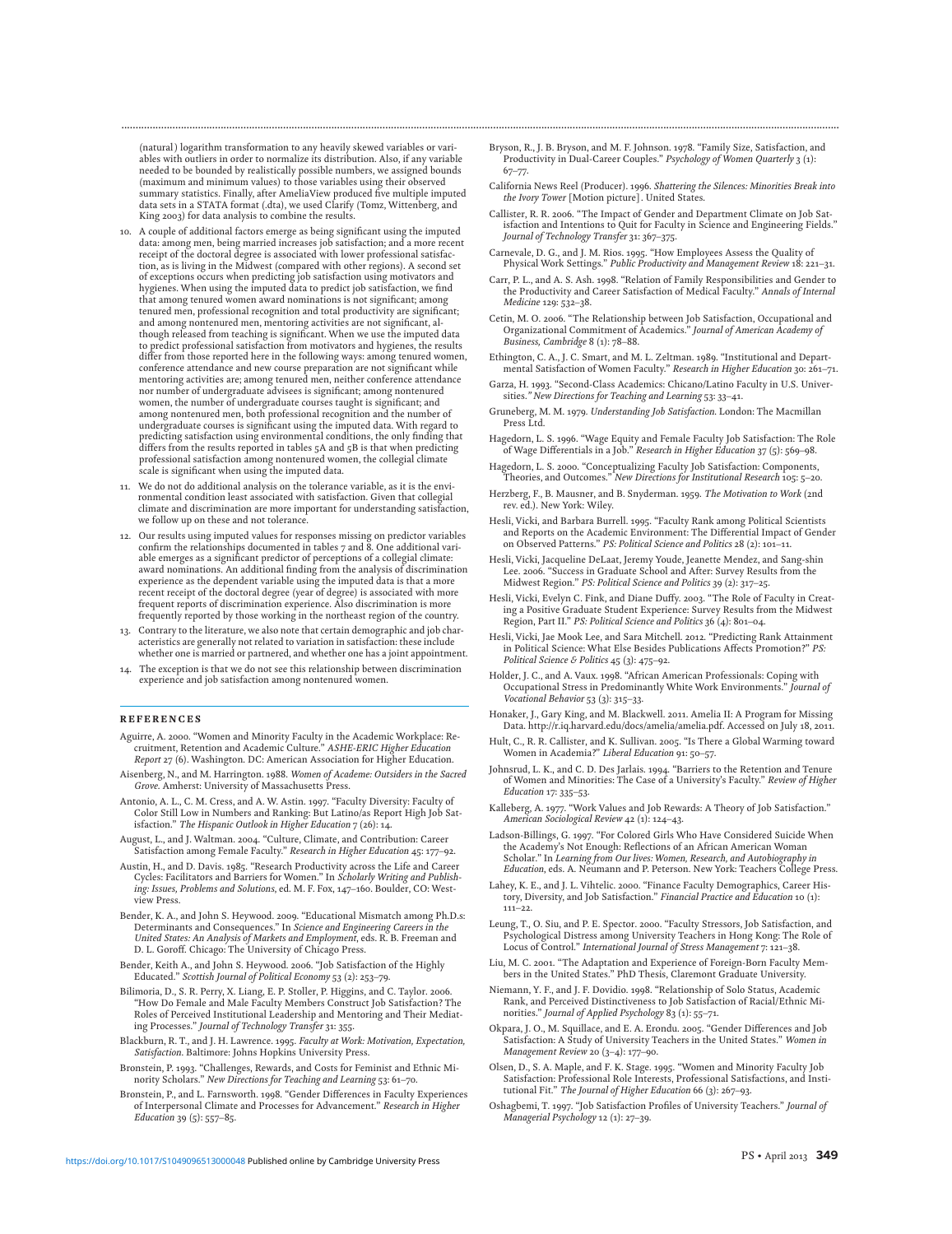- Peterson, N. B., R. H. Friedman, A. S. Ash, S. Franco, and P. L. Carr. 2004. "Faculty Self-Reported Experience with Racial and Ethnic Discrimination in Academic Medicine." *Journal of General Internal Medicine* 19 (3): 259–65.
- Ponjuan, L. 2005. "Understanding the Work Lives of Faculty of Color: Job Satisfaction, Perception of Climate, and Intention to Leave." *Dissertation Abstracts International* 66(08-A), UMI No. AAT3186734.
- Rosser, V. J. 2004. "Faculty Members' Intentions to Leave: A National Study on Their Worklife and Satisfaction." *Research in Higher Education* 45 (3): 223–34.
- Rosser, V. J. 2005. "Measuring the Change in Faculty Perceptions over Time: An Examination of Their Worklife and Satisfaction." *Research in Higher Education* 46 (1): 81–107.
- Sabharwal, M., and E. A. Corley. 2009. "Faculty Job Satisfaction across Gender and Discipline." *The Social Science Journal* 46: 539–56.
- Schmidt, B. M., and M. M. Chingos. 2007. "Ranking Doctoral Programs by Placement: A New Method," *PS: Political Science and Politics* 40 (3): 523–29.
- Seifert, T., and P. Umbach. 2008. "The Effects of Faculty Demographic Characteristics and Disciplinary Context on Dimensions of Job Satisfaction." *Research in Higher Education* 49: 357–81.
- Settles, I. H., L. M. Cortina, J. Malley, and A. J. Stewart. 2006. "The Climate for Women in Academic Science: The Good, the Bad, and the Changeable." *Psychology of Women Quarterly* 30: 47–58.
- Smart, J. 1990. "A Causal Model of Faculty Turnover Intentions." *Research in Higher Education* 31 (5): 405–24.
- Sorcinelli, M. D., and A. E. Austin, eds. 1992. "Developing New and Junior Faculty," *New Directions for Teaching and Learning*, No. 50. San Francisco: Jossey-Bass.
- Sousa-Poza, A., and A. A. Sousa-Poza. 2000. "Taking Another Look at the Gender/ Job-Satisfaction Paradox." *Kyklos* 53: 135–52.
- Tack, M. W., and C. L. Patitu. 1992. *Faculty Job Satisfaction: Women and Minorities in Peril*. ASHE-ERIC Higher Education Report no. 4. Washington, DC: Association for the Study of Higher Education.
- Tomz, Michael, Jason Wittenberg, and Gary King. 2003. "CLARIFY: Software for Interpreting and Presenting Statistical Results." *Journal of Statistical Software* 8 (1).
- Turner, C. S. V., and S. Myers. 2000. *Faculty of Color in Academe: Bittersweet Success*. Needham Heights, MA: Allyn & Bacon.
- US Department of Education (a). Institute of Education Sciences, National Center for Education Statistics, "Table 266: Full-time and part-time faculty and instructional staff in degree-granting institutions, by race/ethnicity, sex, and program area: Fall 1998 and fall 2003" at http://nces.ed.gov/programs/digest/ d10/tables/dt10\_266.asp?referrer-list.
- US Department of Education (b). National Center for Education Statistics, 2004 National Study of Postsecondary Faculty (NSOPF:04).
- Ward, M. E., and P. J. Sloane. 2000. "Non-Pecuniary Advantages versus Pecuniary Disadvantages: Job Satisfaction among Male and Female Academics in Scottish Universities." *Scottish Journal of Political Economy* 47 (3): 273–303.

## **APPENDIX A: Survey Methodology**

#### **QUESTIONNAIRE DESIGN**

In 2005, the APSA Committee on the Status of Women in the Profession (CSWP) proposed to the president of APSA that the association conduct research associated with the recommendations that emerged from the March 2004 Workshop on Women's Advancement in Political Science organized by Michael Brintnall and Linda Lopez (American Political Science Association), Susan Clarke (University of Colorado, Boulder), and Leonie Huddy (Stony Brook University). After the research proposal was approved, the CSWP used questionnaires that had been used in research published by Hesli and Burrell (1995), Hesli, Fink, and Duffy (2003) and Hesli, DeLaat, Youde, Mendez, and Lee (2006) to develop a new survey instrument. Additional questions were added from questionnaires developed by the National Research Council and the University of Michigan's fall 2001 Survey of Academic Climate and Activities, which was created for an NSF ADVANCE project. The following reports were also used to help generate questions.

Blau, F. 2002. Report of the Committee on the Status of Women in the Economics Profession. American Economic Review 92: 516–20. Commission on Professionals in Science and Technology (CPST). 2000. Professional Women & Minorities: A Total Human Resource Data

Compendium, 13th edition. Washington, DC: CPST.

- Creamer, Elizabeth. 1998. Assessing Faculty Publication Productivity: Issues of Equity. ASHE-ERIC Higher Education Report 26 (2). Washington, DC: The George Washington University.
- Fox, Mary Frank. 1995. "Women and Scientific Careers." In S. Jasanoff, J. Markle, J. Petersen, and T. Pinch, eds., Handbook of Science and Technology Studies (pp. 205–223). Newbury Park, CA: Sage.
- Fox, Mary Frank. 1998. "Women in Science and Engineering: Theory, Practice, and Policy in Programs." Signs: Journal of Women in Culture and Society 24 (Autumn): 201–23.
- Sarkee, Meredith Reid and Nancy E. McGlen. 1992. Confronting Barriers: The Status of Women in Political Science, Journal of Women, Politics & Policy 12 (4) 43–86.

A draft of the questionnaire was circulated to the members of the APSA status committees. The questionnaire was revised and expanded to address the concerns of the members of the status committees. The instrument was pilot tested by distributing it to all political science faculty members at one research university and at one private four-year college. The feedback from the pilot test was used to make further revisions in the questionnaire.

#### **SAMPLE SELECTION**

We used as our target population the names contained within the APSA "faculty" file. We used this file of 11,559 names to create a sample population file of 5,179 names. The original "faculty" file was stratified by department size. To ensure the adequate representation of faculty members from medium and small size schools we over-sampled from these. Names were selected randomly from the "faculty" file for the "sample" file.

#### **SURVEY PROCEDURE**

Using e-mail addresses, all persons in the sample file were sent a letter of invitation to participate in the study from the executive director and the president of the APSA. Incorrect e-mail addresses (addresses that bounced back) were replaced with random selections from the "faculty" file. These persons were also mailed an invitation letter. The cleaned "survey" file was sent to the Survey Research Center (SRC) at the Pennsylvania State University.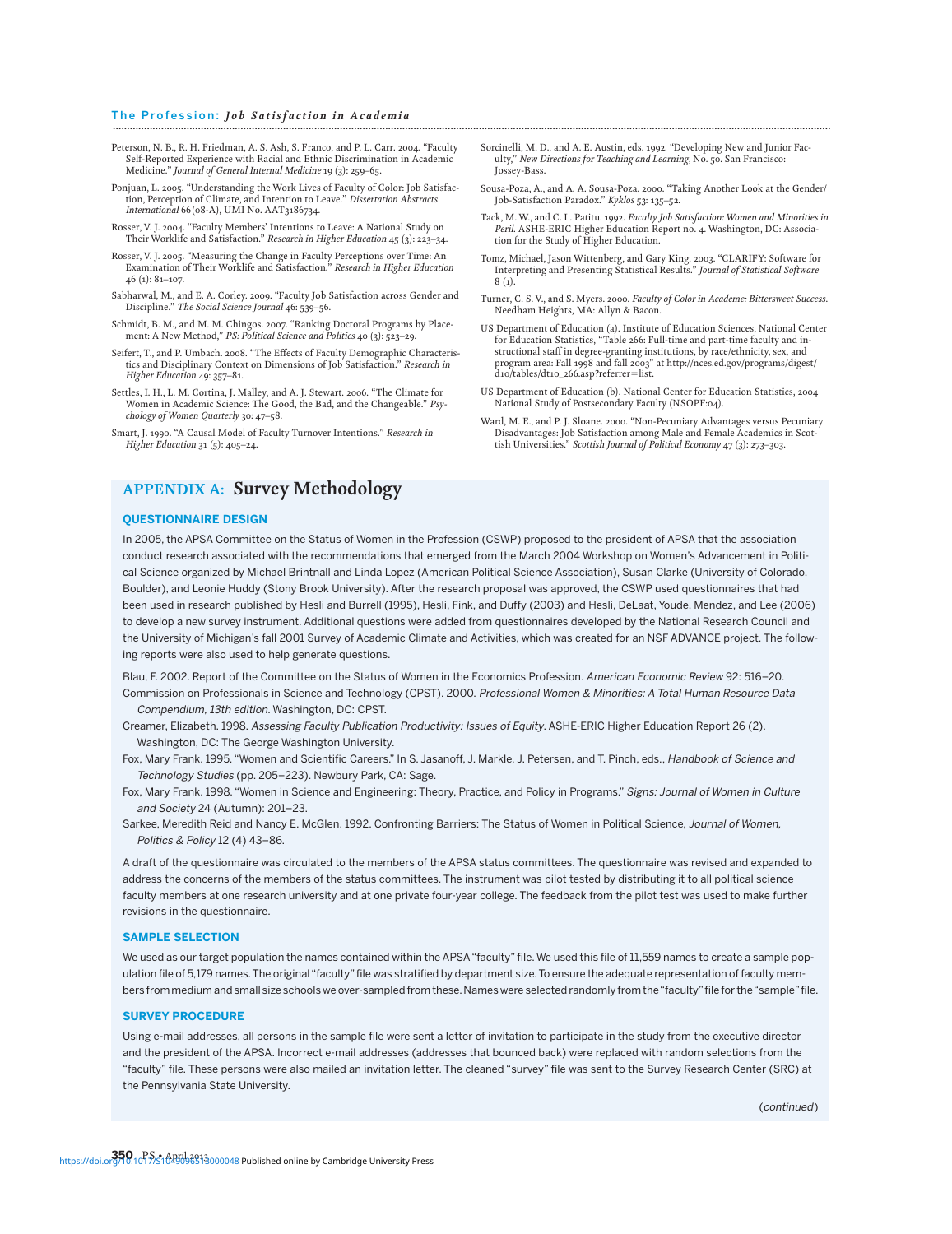## **APPENDIX A: (Continued)**

Individuals in the sample were sent an e-mail from SRC inviting them to participate in the survey. This invitation included a link to the webbased survey containing a unique identifier for each potential participant. Only one completed survey was allowed for each identifier. The initial invitation was e-mailed to respondents on August 27, 2009. Follow-up reminders were sent to nonresponders on September 10, 2009, September 24, 2009, October 8, 2009, and October 29, 2009. From among the 5,179 original addresses, 1,399 completed the survey (252 invalid addresses, 105 refusals, and 3,423 nonrespondents).

**.............................................................................................................................................................................................................................................................**

Among the total set of respondents, 68% are men and 32% are women. According to APSA data, the percent of women in the population from which we drew the sample (all political science faculty members in the United States) was 28% (in 2009). Table A1 shows the percent of survey respondents at each rank alongside of the percent of faculty members in each rank throughout the United States according to APSA data for 2009. With regard to respondents' gender, among assistant professors, 45% were women; among associates, 28% were women and among full professors, 24% were women. The corresponding numbers for the population as a whole are in the table A1.

## *Table A1* **Survey Respondents and the Population**

|             | <b>PERCENT OF TOTAL</b>                          |                                           | <b>PERCENT WITHIN RANK WHO ARE FEMALE</b>        |                                           |  |
|-------------|--------------------------------------------------|-------------------------------------------|--------------------------------------------------|-------------------------------------------|--|
| <b>RANK</b> | <b>Survey Respondents</b><br>(tenure track only) | <b>The Population</b><br>(2009 APSA data) | <b>Survey Respondents</b><br>(tenure track only) | <b>The Population</b><br>(2009 APSA data) |  |
| Assistant   | 28                                               | 28                                        | 45                                               | 39                                        |  |
| Associate   | 26                                               | 26                                        | 28                                               | 30                                        |  |
| <b>Full</b> | 37                                               | 35                                        | 24                                               | 19                                        |  |

## **APPENDIX B: Variables Included**

#### Dependent Variables:

Using seven questions relevant to the career satisfaction of respondents, we conducted factor analysis, and two separate dimensions emerged. Given these results, we named those two scales Job Satisfaction and Professional Satisfaction respectively.

Job Satisfaction: The first scale was constructed using a mean of the following three questions (Cronbach's Alpha = 0.793);

How satisfied are you with your current position?

- \_\_ a. Very satisfied
- \_ b. Somewhat satisfied
- \_\_\_ c. Neither satisfied nor dissatisfied
- \_\_\_ d. Somewhat dissatisfied
- \_e. Very dissatisfied

How are you satisfied with the following dimensions of your professional development?

|                                                                                    | <b>VERY</b><br><b>SATISFIED</b> | <b>SOMEWHAT</b><br><b>SATISFIED</b> | <b>NEUTRAL</b> | <b>SOMEWHAT</b><br><b>DISSATISFIED</b> | <b>VERY</b><br><b>DISSATISFIED</b> |
|------------------------------------------------------------------------------------|---------------------------------|-------------------------------------|----------------|----------------------------------------|------------------------------------|
| Sense of being valued as a teacher by members of my unit/department                |                                 |                                     |                |                                        |                                    |
| Level of intellectual stimulation in my day to day contacts with faculty colleague |                                 |                                     |                |                                        |                                    |

Professional Satisfaction: Given the results of the factor analysis above, the second career satisfaction scale was constructed using a mean of the following three questions (Cronbach's Alpha = 0.677);

|                                                                    | <b>VERY</b><br><b>SATISFIED</b> | <b>SOMEWHAT</b><br><b>SATISFIED</b> | <b>NEUTRAL</b> | <b>SOMEWHAT</b><br><b>DISSATISFIED</b> | <b>VERY</b><br><b>DISSATISFIED</b> |
|--------------------------------------------------------------------|---------------------------------|-------------------------------------|----------------|----------------------------------------|------------------------------------|
| Opportunity to collaborate with other colleagues in academia       |                                 |                                     |                |                                        |                                    |
| Level of funding for my research                                   |                                 |                                     |                |                                        |                                    |
| Sense of contributing to theoretical developments in my discipline |                                 |                                     |                |                                        |                                    |

For above two satisfaction scales, we kept the scale if two or more of the three items are available using "MEAN.2" function in SPSS to minimize the number of missing values.

(continued)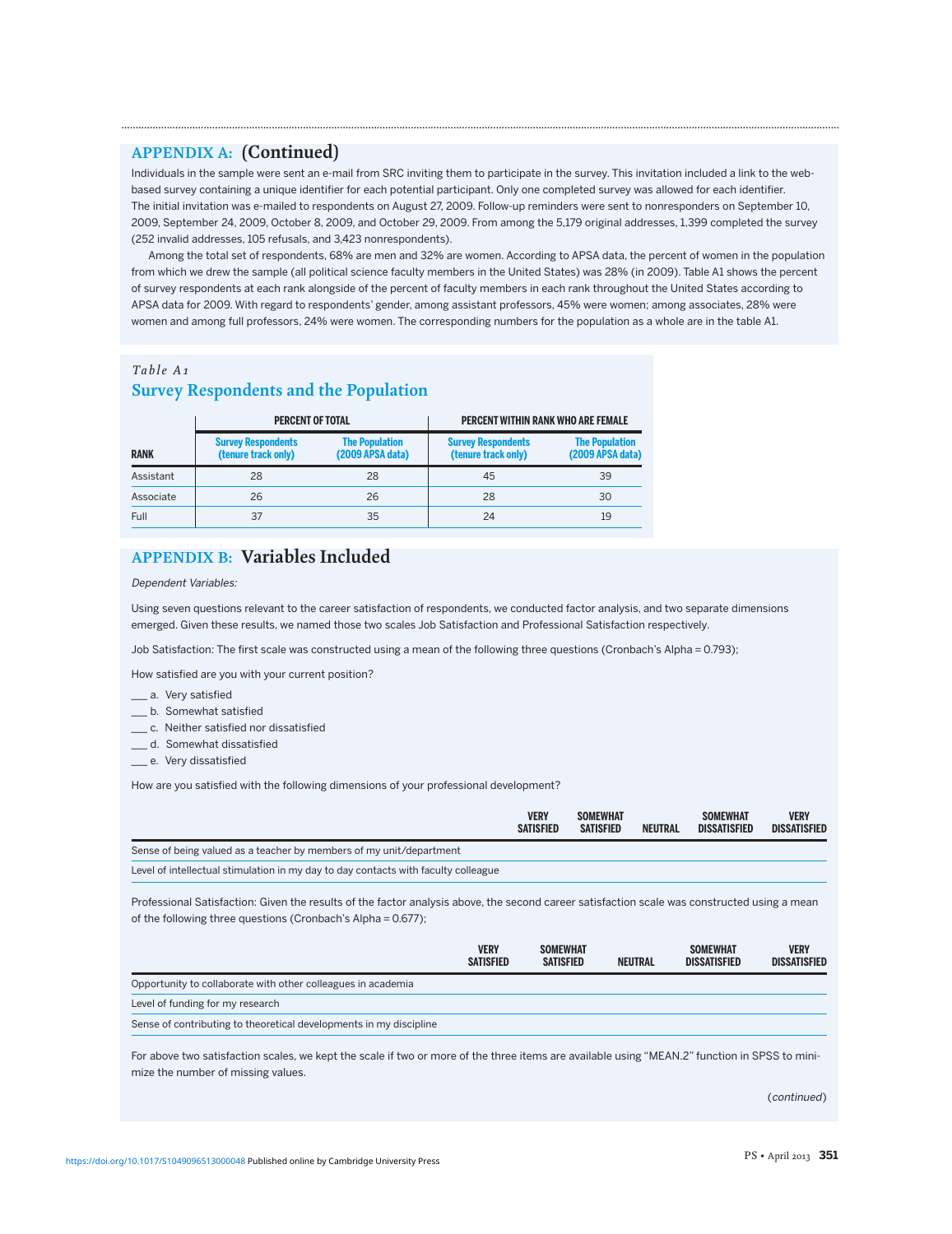## **APPENDIX B: (Continued)**

Independent Variables:

Female: "What is your gender? a. Male, b. Female, c. Transgender" The dummy variable equals 1 if the response is b.

Married: "What is your personal status? a. Never married, b. Married (first time), c. Married (second or third time), d. Member of an unmarried opposite or same-sex partnership, e. Separated/divorced, f. Widowed" The dummy variable equals 1 if the response is b, c, or d.

Number of Children: "Do you or a spouse/partner of yours have any children? a. Yes (If yes, how many?), b. No" An interaction variable between a dummy for having children (response a.) and the number of children specified.

Minority: "Do you identify yourself as a member of an ethnic and racial minority group? a. Yes, b. no, c. Don't know" The dummy variable equals 1 if the response is a.

Year of Degree: "In what year did you obtain your degree?"

Current Program Ranking: A ranking of the department where the respondent is currently working. The program is ranked based on Schmidt and Chingos (2007); Top 25 (1), Top 26–50 (2), Top 51–75 (3), Top 76–86 (4), and Unranked (5). Then the score is reversed so that higher numbers represent higher ranked department.

Joint Appointment: "Do you hold a joint appointment? a. Yes, b. No" The dummy variable equals 1 if the response is a.

Private institution: "Is this a public or a private institution? a. Public, b. Private" The dummy variable equals to 1 if the response is b.

PhD. Program: "Type of department where you are employed: a. PhD granting program, b. MA granting program, c. Department within a 4-year college, d. Department within a 2-year college, e. Other academic unit (specify)" The dummy variable equals 1 if the response is a.

MA Program: Same question as above, with the dummy variable equals to 1 if the response is b.

Number of undergraduate courses: "During the past five years, what is your typical teaching load each year? (If in your current position for less than five years, base this on the period since your appointment.)

\_\_\_\_\_\_\_\_Number of undergraduate courses"

New Course Preparation: For this variable, we used the answer to the following question, "In the past 5 years, how many new courses (courses that you have not taught previously—do not include even major revisions of courses you have taught before) have you prepared for your department or college (if you have a joint appointment, refer to your primary unit)? \_

Informal Mentoring: we used the answer to the following question, "On average, how many hours per week do you spend on informal mentoring activities (e.g. advising, counseling, advocating for graduate or undergraduate students or junior faculty who are not your advisees)? \_\_\_\_\_

Number of Undergraduate Advisees: We used the answer to the following question, "For how many of each of the following types of individuals do you currently serve as official advisor?

\_undergraduates"

Release From Teaching: We summed up the answers to each item of the following question, "In the past 5 years, how many courses have you been released from teaching for the following reasons:"

(Indicate how many next to each category.)

- with your own grant or fellowship funds
- \_\_\_\_\_ by your department
- \_\_\_\_\_ administrative work
- \_\_\_\_\_ modified duties
- \_\_\_\_\_ routine leave (e.g., development leave/sabbatical)
- \_\_\_\_\_ maternity and/or parental leave

Northeast: Regional dummy for location of the respondent's institution (same for Midwest and South). West is the excluded category.

Tenured: If a respondent answered that his or her position is tenure-track, he or she is provided an additional question asking "If yes (tenuretrack position), where is you in the tenure process? a. tenured, b. working on tenure, c. denied tenure, in the process of moving." The dummy variable equals 1 if the response is a.

(continued)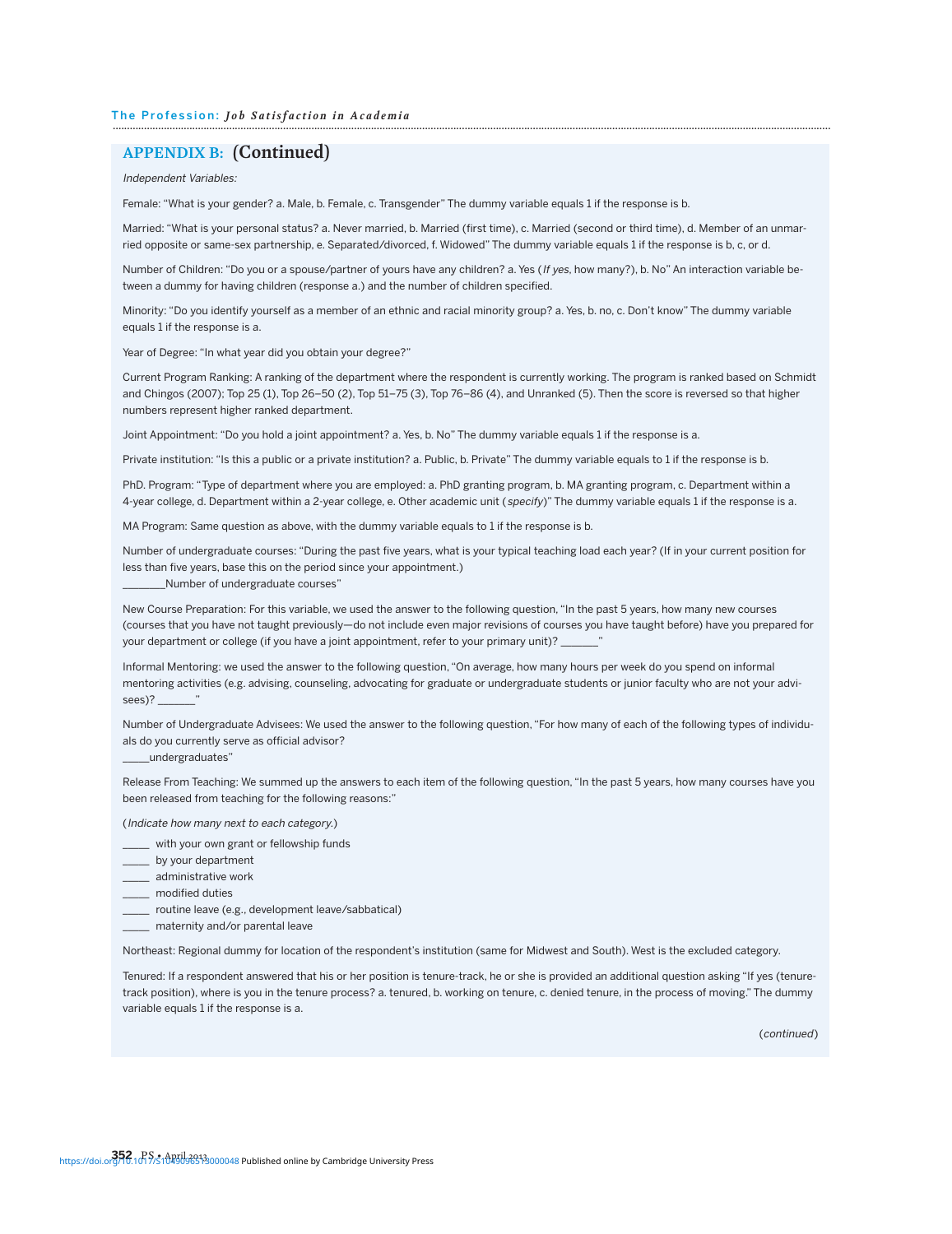## **APPENDIX B: (Continued)**

Resources Available: We counted the number of yes responses to the following question: "Have you received any of the following resources as a result of your own negotiations, the terms of an award, or as part of an offer by the university, since your initial contract at your current position? If so, please check all that apply."

**.............................................................................................................................................................................................................................................................**

|                                | <b>ASKED/BARGAINED FOR BY ME</b> | <b>PART OF AN EXTERNAL AWARD</b> | <b>OFFERED BY UNIVERSITY</b> |
|--------------------------------|----------------------------------|----------------------------------|------------------------------|
| Course release time            |                                  |                                  |                              |
| Research assistant             |                                  |                                  |                              |
| Discretionary funds            |                                  |                                  |                              |
| Travel funds                   |                                  |                                  |                              |
| Summer salary                  |                                  |                                  |                              |
| Special timing of tenure track |                                  |                                  |                              |
| Moving expenses                |                                  |                                  |                              |
| Housing subsidy                |                                  |                                  |                              |
| Child care                     |                                  |                                  |                              |
| Partner/spouse position        |                                  |                                  |                              |
| Other (please specify)         |                                  |                                  |                              |

Award Nominations: We counted the number of yes responses to the following question: "Do you know whether your department or institution has ever nominated you for an award in the following areas? (Please check appropriate box.)"

| <b>AREAS</b> | <b>YES THEY HAVE</b> | <b>NO THEY HAVEN'T</b> | <b>DON'T KNOW</b> |
|--------------|----------------------|------------------------|-------------------|
| Teaching     |                      |                        |                   |
| Research     |                      |                        |                   |
| Service      |                      |                        |                   |

Professional Recognition: We counted the number of one or more to the following question: "In terms of service for your profession, please indicate the number of times (in the past five years) you have done any of the following: (Indicate how many next to each category)"

served on an editorial board (number of different boards)

\_\_\_\_\_ served as an external reviewer for another institution (such as for tenure and promotion, etc.)

Frequency of Attending Political Science Conferences: we used the answer to the following question: "How often have you attended political science conferences in the past 3 years? # of times

Number of Committees: "In a typical year during the past five years, on how many committees do you serve?"

Faculty Rank: "Title of your primary current appointment"

We created an ordinal variable using the following coding: 1 (instructors, lecturers, postdocs and fellows), 2 (assistant professors), 3 (associate professors) and 4 (full professors, emeritus, and administrative positions).

Total Productivity: Question: "For your entire career, please give your best estimate of the number you have produced or have been awarded for each of the following.

- \_\_\_\_\_\_ number of articles published in referred academic or professional journals
- \_\_\_\_\_\_ number of monographs (books) published
- \_\_\_\_\_\_ number of books edited
- \_\_\_\_\_\_ number of book chapters published"

All missing values of articles, monographs, edited books and book chapters are set to zero, then we took a logarithmic transformation of the sum of these items plus one.

Climate Collegial Scale: Using the total nine survey items relevant to departmental and institutional climate, we ran factor analysis, and the two separate dimensions loaded. Given these results, we named those two scales "Collegial Climate" and "Tolerance Scale" respectively. The first scale (Collegial Climate) was constructed using a mean of the following five items (Cronbach's Alpha = 0.895);

(continued)